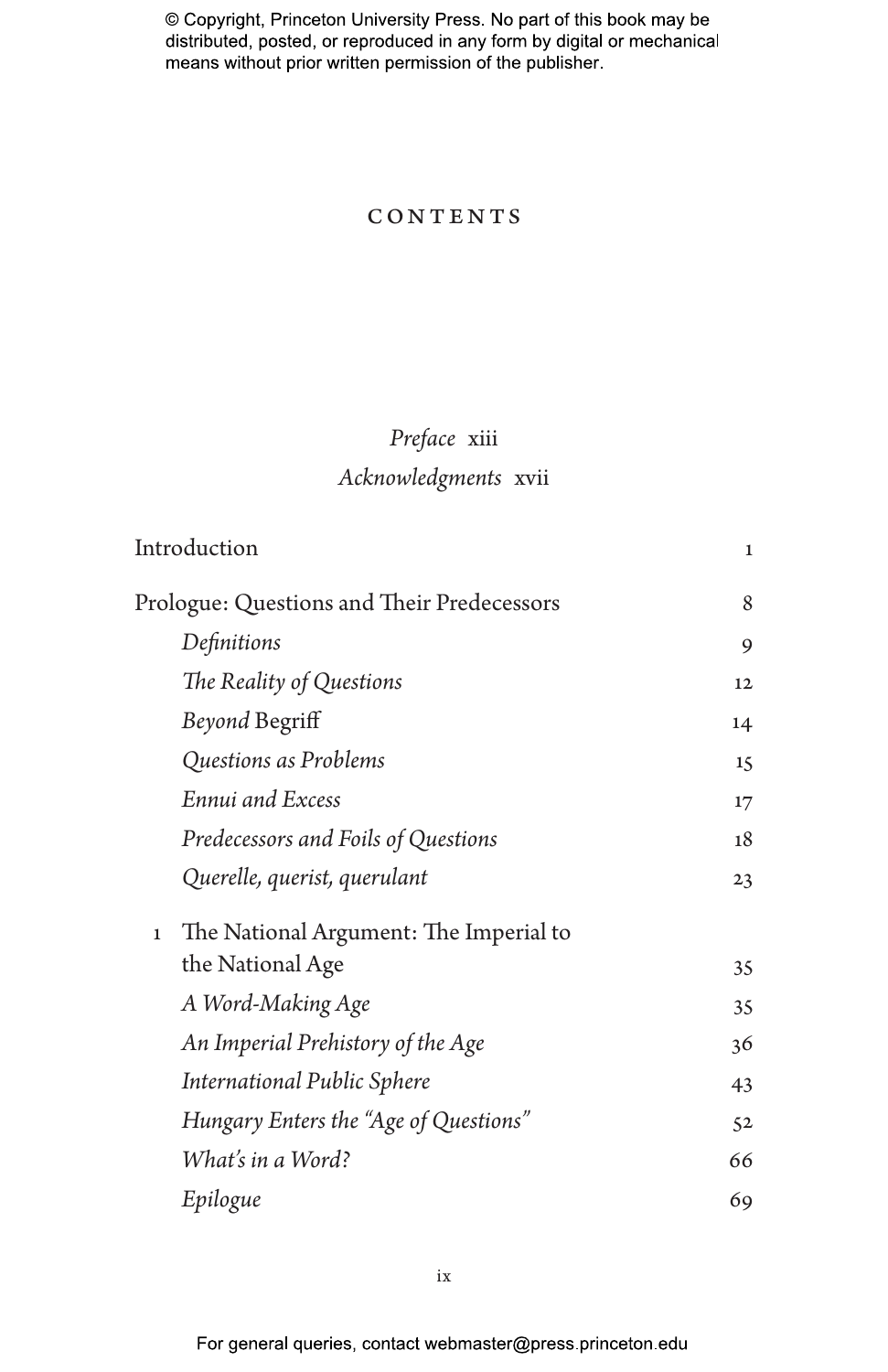#### x **CONTENTS**

| $\mathbf{2}$ | The Progressive Argument: The Age<br>of Emancipation | 72  |
|--------------|------------------------------------------------------|-----|
|              | A Progressive Age                                    | 72  |
|              | Bundling Questions: For Our Freedom and Yours        | 75  |
|              | Critics of the Age                                   | 77  |
|              | The Essence of Questions                             | 78  |
|              | Contradictions and Defects                           | 81  |
|              | A New Man                                            | 82  |
|              | Popular Pedagogy                                     | 84  |
|              | An Answering Being                                   | 88  |
|              | Epilogue                                             | 92  |
| 3            | The Argument about Force: The Loaded                 |     |
|              | Questions of a Genocidal Age                         | 96  |
|              | A Demoralized Age                                    | 97  |
|              | The Dark Side of Emancipation                        | 101 |
|              | The Dark Side of Bundling                            | 104 |
|              | The Dark Side of Equilibrium                         | 108 |
|              | Sanctioned Decontamination: The Jewish Question      |     |
|              | in the Age of Questions                              | 115 |
|              | <b>Hitler as Question Bundler</b>                    | 124 |
|              | Epilogue                                             | 133 |
| 4            | The Federative Argument: The Age of                  |     |
|              | <b>Erasing Borders</b>                               | 135 |
|              | An Aggregating Age                                   | 135 |
|              | Formulating Universalism                             | 136 |
|              | Federated Questions: From Indefinite to Definite     | 138 |
|              | The Federation Consensus                             | 145 |
|              | Epilogue                                             | 151 |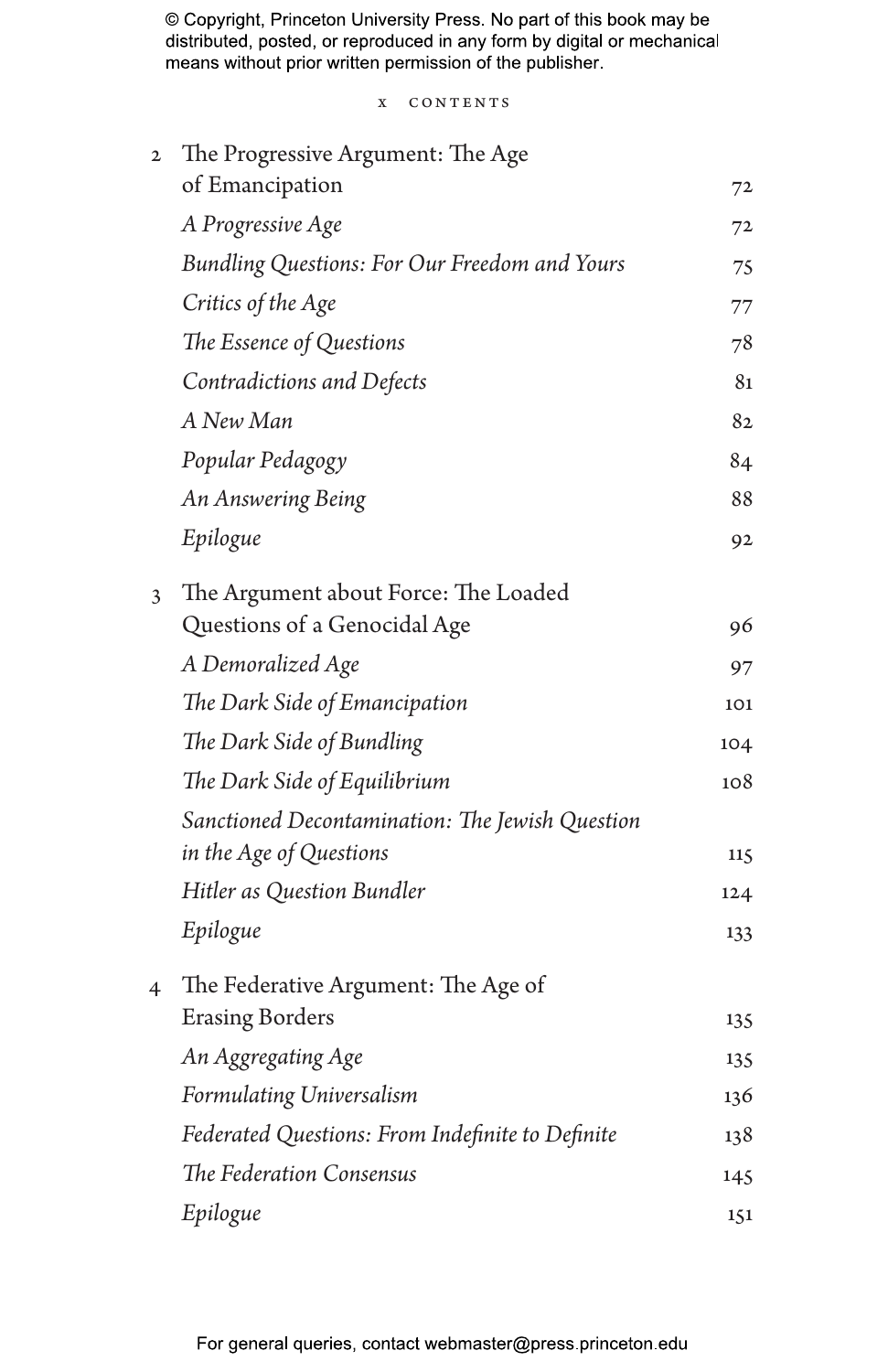#### contents xi

| 5 | The Argument about Farce: The Farcical Age                    | 153 |
|---|---------------------------------------------------------------|-----|
|   | A Fraudulent Age                                              | 153 |
|   | The Scientization of Questions                                | 167 |
|   | The Wages of Passion                                          | 170 |
|   | Epilogue                                                      | 178 |
| 6 | The Temporal Argument: The Age of Spin                        | 180 |
|   | A Time-Conscious Age                                          | 180 |
|   | Timing                                                        | 181 |
|   | The American Question Revisited                               | 183 |
|   | Periodicity                                                   | 185 |
|   | Cathartic Futures                                             | 190 |
|   | A Question of Genre: The Constraints Imposed<br>by Timeliness | 192 |
|   | Zeitfragen                                                    | 197 |
|   | Epilogue                                                      | 206 |
| 7 | The Suspension-Bridge Argument: The Age of                    |     |
|   | <b>Spanning Contradictions</b>                                | 209 |
|   | A Paradoxical Age                                             | 209 |
|   | Automatism                                                    | 211 |
|   | A Shift in Register                                           | 215 |
|   | In Two Places at Once                                         | 218 |
|   | The Function and Fiction of the Age                           | 220 |
|   | Notes 223                                                     |     |

*Index* 319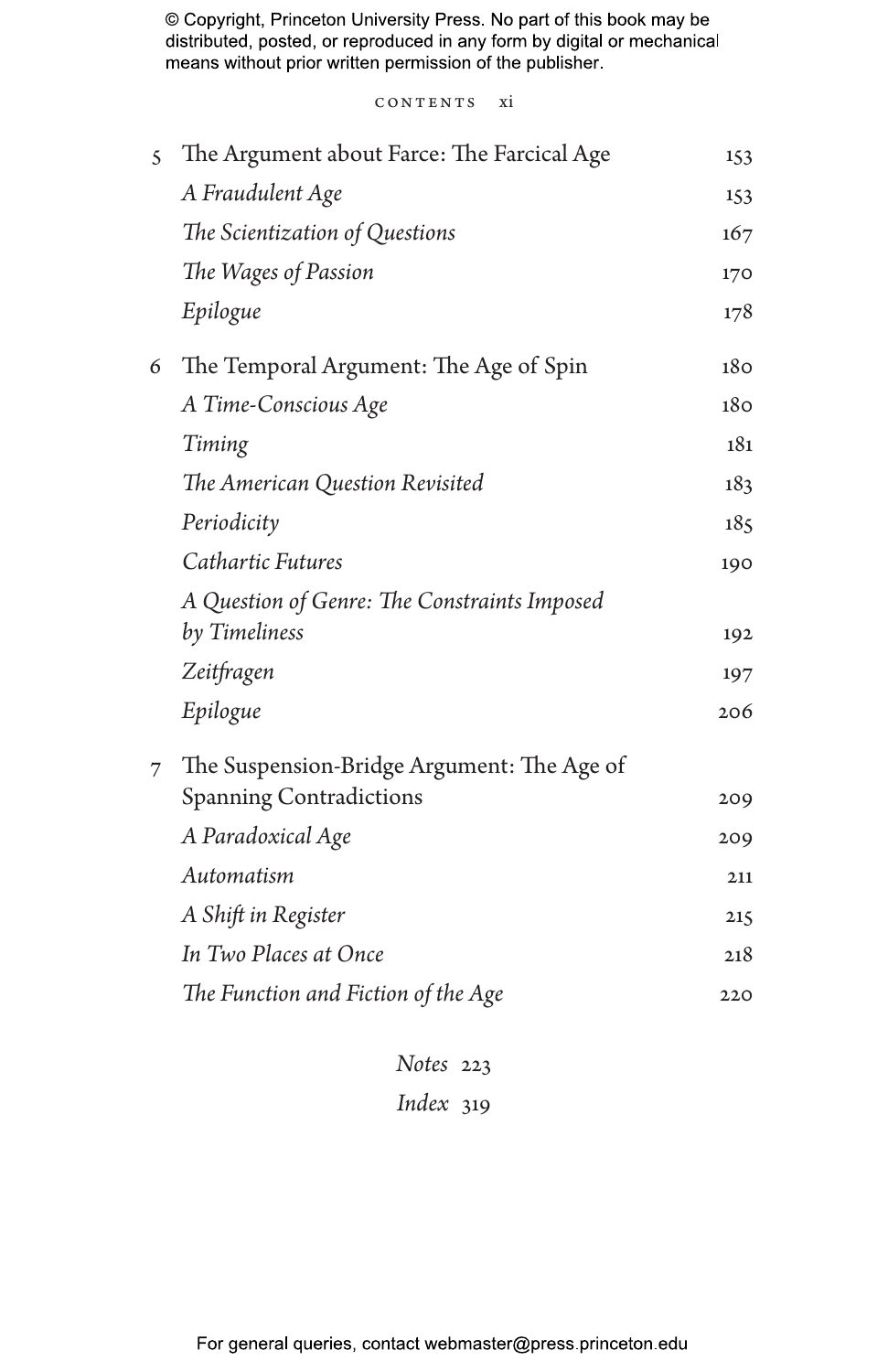# Introduction

frage, *das worauf es ankommt, das wesentliche, der schwerpunct*: das ist die frage, *darum handelt es sich, das musz entschieden warden*.

[*question*, that which matters, the gist, the focal point: *that is the question*, that's what it's about, that must be decided.]

> $-$ SECOND ENTRY UNDER "FRAGE" IN THE *Deutsches Wörterbuch* (German Dictionary) OF THE BROTHERS GRIMM  $(1854)^1$

THIS BOOK IS STRUCTURED as an argument, not in the sense of a claim or contention but in the sense of a dispute. Following an introductory chapter with background on the peculiarities and emergence of questions, I put forward seven distinct arguments regarding the essence of the age of questions*.* Every chapter advances an argument of its own, but also engages in an argument (dispute) with the others. Readers are invited not only to consider the relative merits of the arguments but above all to gain a more complete perspective on the age by viewing it from different vantages, like a town as viewed from a nearby hillside, from its sewers and prisons, through the eyes of a child or a dandy, from a nearby village, and from stories and songs about it. In the final chapter, the analysis seeks to integrate all the arguments regarding the essence of the age into a single, higher-order one.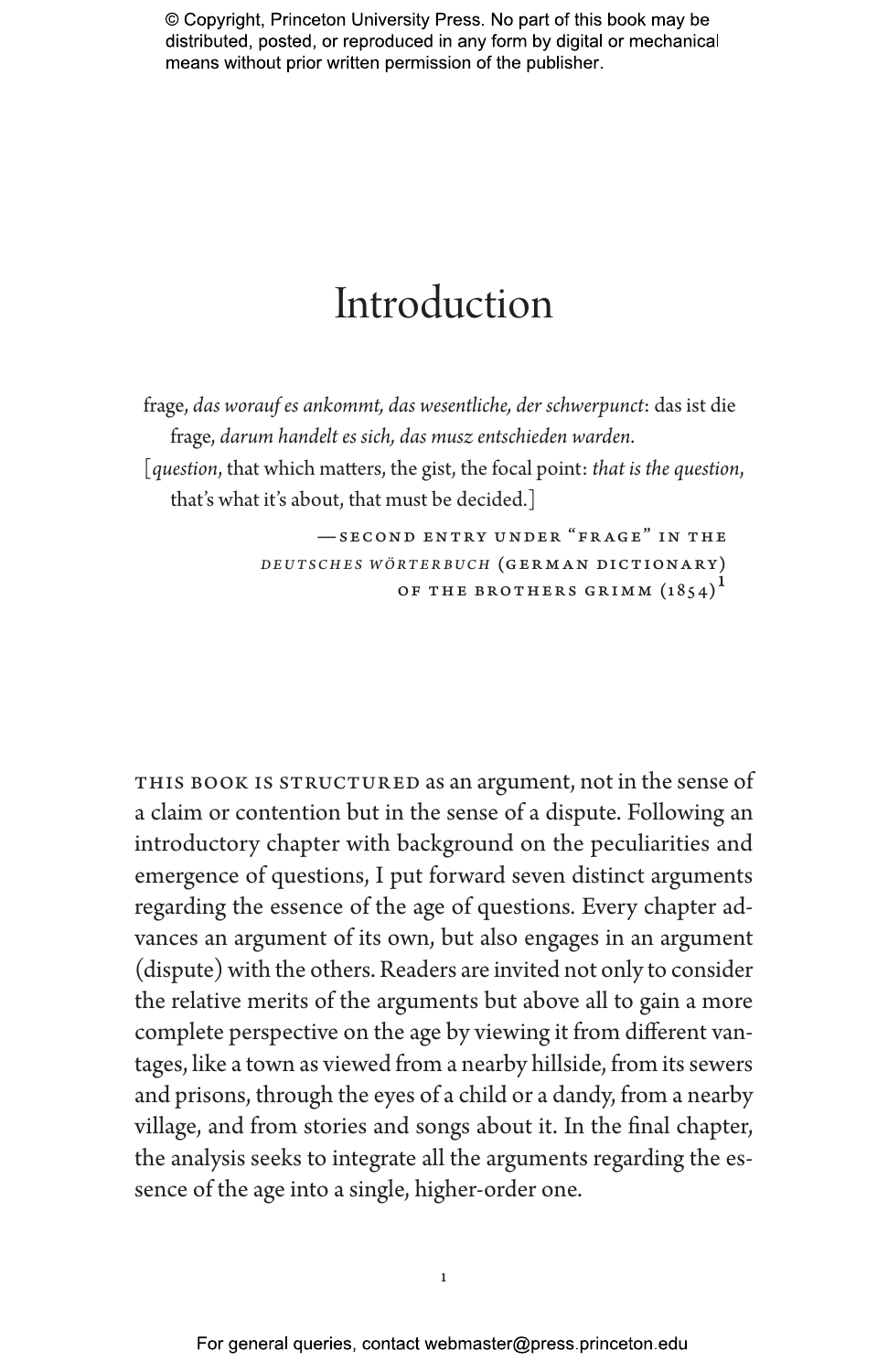2 introduction

The chapters and their arguments are as follows:

- *The national argument* is that the age of questions had a British imperial origin, but developed distinctly *national* attributes. It concludes with a case study on Hungary, which possessed both imperial and national status and ambitions, to illustrate the trajectory of the age.
- *The progressive argument* views *emancipation* as the watchword of a fundamentally reformist and sometimes revolutionary age.
- *The argument about force* is that *universal war* and *genocide*, the Final Solution, represent the fullest realization of the age of questions.
- *The federative argument* proposes that the *erasure of boundaries* was the shared ideal of the age, elaborated through some of the same queristic tendencies that gave rise to genocide and emancipation.
- In *the argument about farce*, the age of questions appears as a mischievous and often malicious *pretense*.
- *The temporal argument* proposes that time was the *éminence grise* of the age of questions, for which *timing* was everything. Questions came and went, rose and fell, raised hell, mutated, and disappeared, but above all they were selfconsciously *of their time* while straining to become timeless.
- *The suspension-bridge argument* unites all opposites into one, mimicking an age that sought to do just that. Querists wanted to *span contradictions* between reality and an ideal, between timeliness and timelessness, between the universal and the particular. Their questions were a way of being in two places at once.

By design, certain pieces of evidence appear in different chapters to support divergent claims. The chapters also contain arguments that recur and are strengthened across the book. These overarching patterns can be summarized as follows: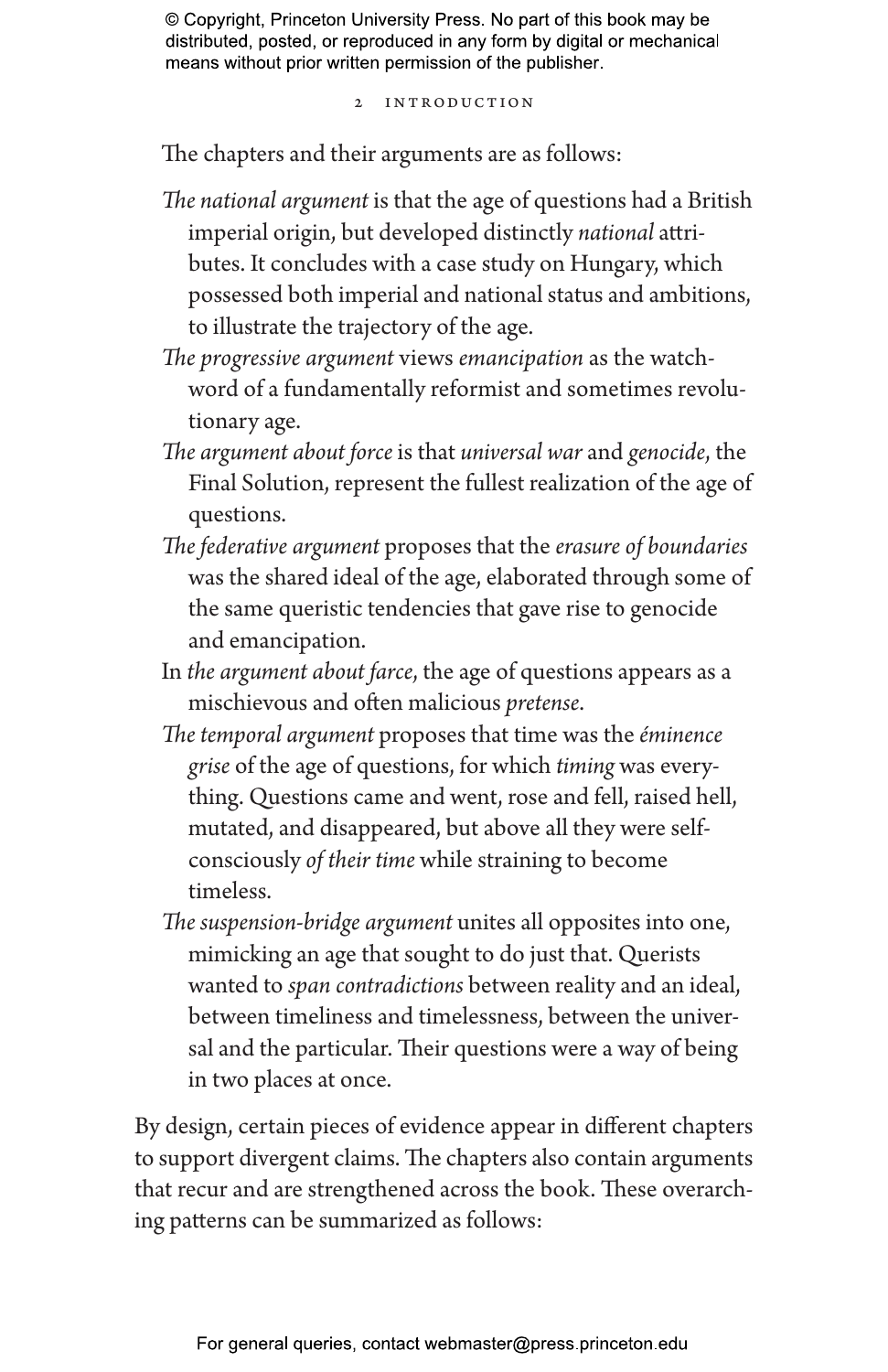## introduction 3

The formulation "the x question" emerged slowly over the end of the eighteenth century and gathered momentum in the first decades of the nineteenth. Instead of being understood as questions to be answered, these were treated as problems to be solved. Some of the earliest questions were born in clusters during and after the Napoleonic Wars and were defined in opposition to their scholastic predecessors. Whereas scholastic questions were timeless, the "x question" was to be very much *of its time.* The formulation appeared in treaty negotiations, parliamentary debates, and related pamphlets, and Great Britain was very likely its birthplace. Querists soon emerged in France, the German states, the Habsburg Empire, and North America. By the second half of the nineteenth century, questions were being discussed and debated in nearly every language of Europe and beyond: into Tsarist Russia, the Ottoman Empire, Asia, Latin America, and Africa.

What I call the "age of questions" began in the 1820s and 1830s as a result of the expansion and politicization of press distribution, the enlargement of the voting franchise (in Britain), and a tight series of international events. These three developments gave rise to an international public sphere, the habitat in which questions thrived and proliferated. The attendant international events included: the Greek uprising in the Ottoman Empire (1821–1832), ultimately resulting in the independence of Greece; debates in the British parliament around the Bill for Removal of Jewish Disabilities (1830) and the reform act for the expansion of the voting franchise (1832); the Polish November uprising in tsarist Russia (1830– 1831), crushed by tsarist troops; the Belgian Revolution (1830–1839), resulting in Belgium's independence; the French invasion and conquest of Ottoman Algiers (1830); the Mehmet Ali crisis in the Ottoman Empire (1831–1833), which resulted in the Great Powers coming together to prevent Ottoman collapse; and the July Revolution (1830) and the June rebellion (1832), which codified popular sovereignty in France.

Since questions were irritants that begged a timely solution, the age of questions had an allergy to the present. The many individuals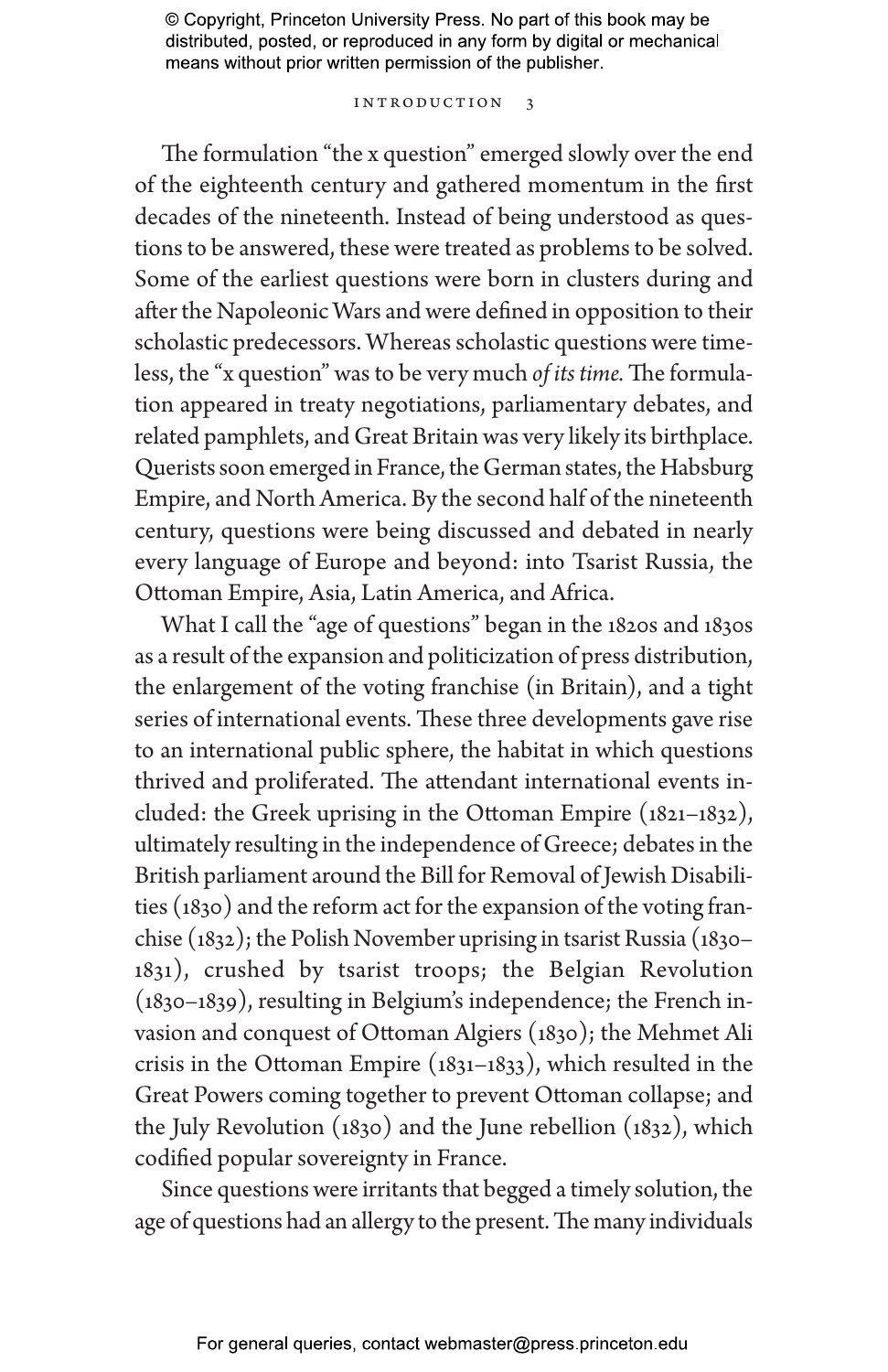4 introduction

who weighed in on questions—I call them *querists*—wanted change.2 Being allergic to the present suggests movement *forward*, so the fundamental impulse of the age often *appears* progressive. But moving away from the present is not *inherently* progressive, nor were querists themselves.

Early on, querists had a fairly mathematical understanding of questions: they viewed them like math problems that could have only one solution, like  $2 x 2 = 4$ . One-solution thinking implied that a question/problem could be solved once and for all, so querists sought a definitive or final solution. But not everyone agreed on whether something was a question/problem or not, and oftentimes querists created or wielded questions to serve a political purpose or personal gain, or accused each other of doing so. Certainly when querists made their interventions, they generally had a particular solution in mind, so they defined a question so as to make their preferred solution seem the more attractive or obvious. Part of defintion was assigning a date of origin. Birthdates were often chosen strategically to point to a particular definition, and hence solution, of a question.

The realm of questions was highly contentious and competitive: querists sought to raise the profile of their questions in order to draw attention to preferred solutions. Because querists generally worked backward from favored solutions, there were often as many different formulations and definitions of a question as there were solutions (or querists). The question: "What *was* the Eastern question?" might seem a simple one, and many seemingly straightforward answers have been offered, such as that the Eastern question was the matter of how to manage the decline of the Ottoman Empire. But since the "Eastern question" was defined by individual querists in accordance with their desired future, some defined the question/problem as the presence of Muslim Turks in Europe, for others it was Russian expansion, or Poland's right to exist, and for still others it was about the looming Apocalypse and the Second Coming of Christ. Querists deployed questions to stake out the terrain of the future. While there was overlap between some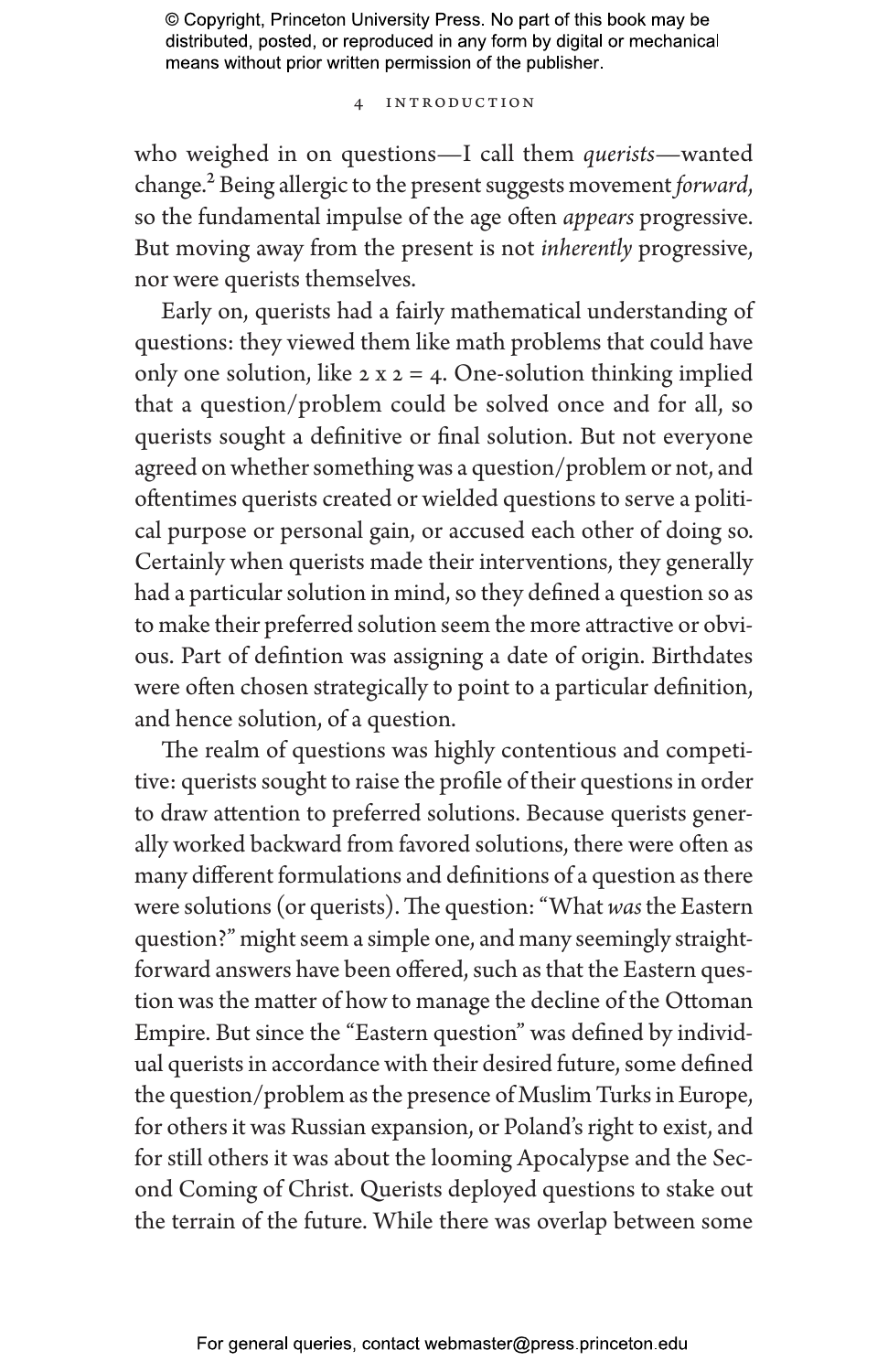## introduction 5

of their plots, such overlap was not common but rather disputed terrain. Assigning a singular definition to any given question belies one of querism's essential features; its competitive spirit.

Not everyone could create or weigh in on questions, but by the end of the nineteenth century, the number of querists swelled considerably, representing different professions, ages, genders, nationalities, and walks of life. Their interventions came mostly in the publicistic realm of newspapers and pamphlets but could also be found in government correspondence and parliamentary debate; there were even some periodic leaks of questions into poetry, fiction, philosophy, and scientific works. When this happened the publicistic boundary was often policed by other querists.

The publicistic habitat of questions was a function of their deliberate timeliness and urgency. As some lingered over decades and even a century, however, querists began to lose faith in final solutions and started to see questions as chronic or recurring. During the second half of the nineteenth century, the mathematical model was yielding to a medical one: the driving metaphor was no longer the mathematical problem or equation to be solved, but instead one of an illness to be cured or a biological condition, such as hunger, that could recur. This meant that a question periodically had to be addressed anew.

It was mostly around wars and periods of social and political upheaval that questions were most hotly debated and discussed, and when querists hoped for expedient solutions. At other times, a question might seem to recede or even disappear. The fickleness of questions resulted in a series of common strategies among querists: To gain attention or promote a particular solution, they tied their questions to larger ones and to ones that had been solved the way querists wanted theirs to be solved. Size mattered for querists, who often declared their questions to be of *Europe-* or *worldwide* significance and therefore "everyone's" problem. They also regularly cast questions as vital, a matter of life and death. In the words of Fyodor Dostoevsky, "a question like 'to be or not to be.'"3 Querists also inserted urgency into these discussions by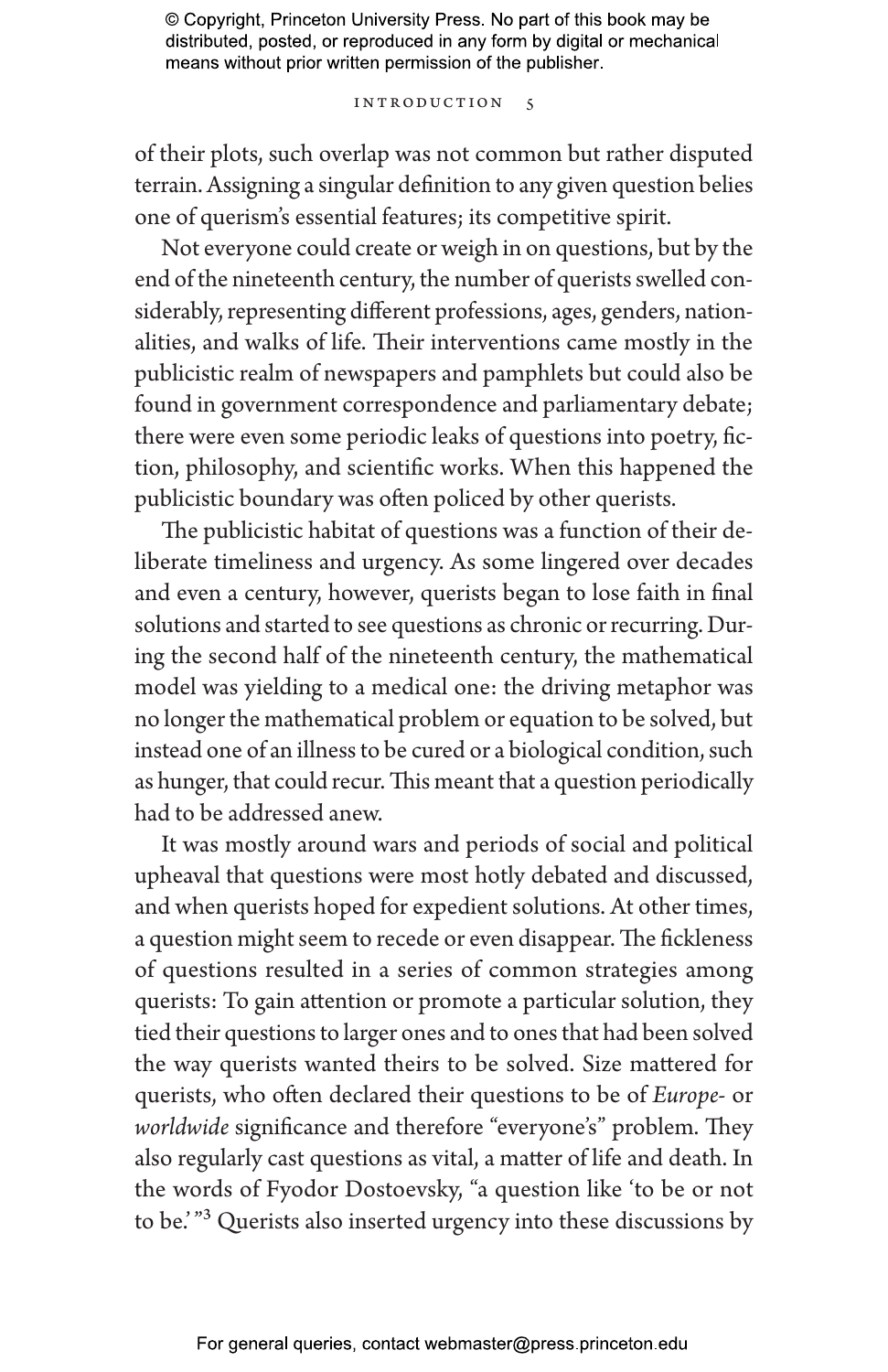6 introduction

outlining what would happen if a given question were *not* solved in accordance with their wishes: common threats were violence, civic unrest, and war.

These strategies had four significant implications. First, insofar as questions were cast as vital, they were presumed to penetrate into multiple realms of human existence (science, religion, politics, metaphysics, economics, etc.). This meant that a solution had to be *fundamental* enough to penetrate into all those realms. Some querists argued, for example, that a solution to the social question would necessarily entail the creation of a whole new man, or that a solution to the Polish question would require the total reinvention of international diplomacy.

Second, insofar as querists bundled questions together and implied that one could not be solved without addressing or at least affecting the other(s), both questions and querists' wished-for solutions grew larger and more wide ranging, such that solving them was also presumed to require international cooperation.

Thirdly, as querists bundled questions together so that it seemed impossible to solve one without addressing the other(s), they often threatened a *universal* war if their questions were not expediently solved. Finally, since bundled questions were presumed to require a *Europe-* or *worldwide* solution, querists frequently proposed federation, or the elimination of borders, as the omnibus solution. Some even viewed the necessity of powers to act together to solve questions as the practical basis for such a federation.

In short, many querists threatened that if there was no omnibus solution, universal war would result. But in order to eliminate existing boundaries and create the conditions for federation, a universal war was required. So querists presented universal war as both a threat and a promise, an outcome to be avoided at all costs and the only means of achieving a desired outcome. The age of questions made the Great War *thinkable*. Querists also increasingly posited a relationship between the geopolitical questions of the East and the social questions of the West, arguing that changing a border in the Balkans to address the Eastern question, for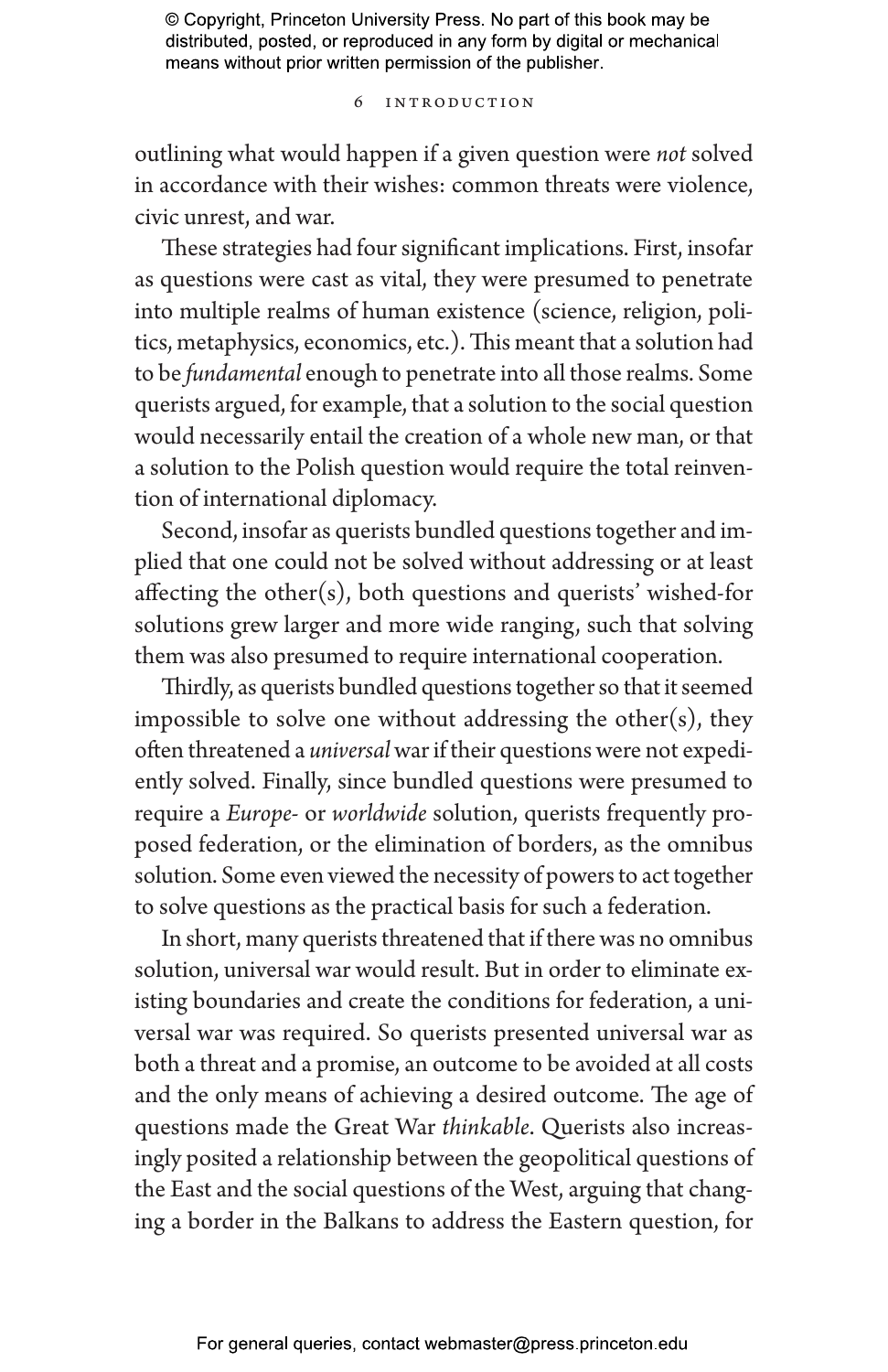introduction 7

example, could inflame the social question and precipitate a revolution in France.

The Crimean War and later the Great War entranced many querists, who believed that universal war would bring about longed-for solutions. After the postwar peace treaties of 1918–1920, a number of questions were considered "solved," at least in part. But the losers of World War I—dissatisfied with the status quo became especially active querists during the interwar period. Hitler was one of them. He bundled questions together, insisting they needed to be solved together, and saw universal war and the elimination of boundaries as the path to the great omnibus solution (including but not limited to *the* Final Solution).

The most general characterization of the age, one that encompasses all of the aforementioned features, is that querists used questions to span contradictions. They often argued that a question/problem arose out of a contradiction, or a gap between a universal ideal and a particular reality. Queristic interventions were like large shoes devised to span the gap. They made it possible, in a sense, to be in two places at once. But like large shoes, they left an outsize footprint on the terrain of nineteenth- and twentieth-century history, such that the efforts of querists appear variously as poignant ambition, destructive hubris, and comedic vanity.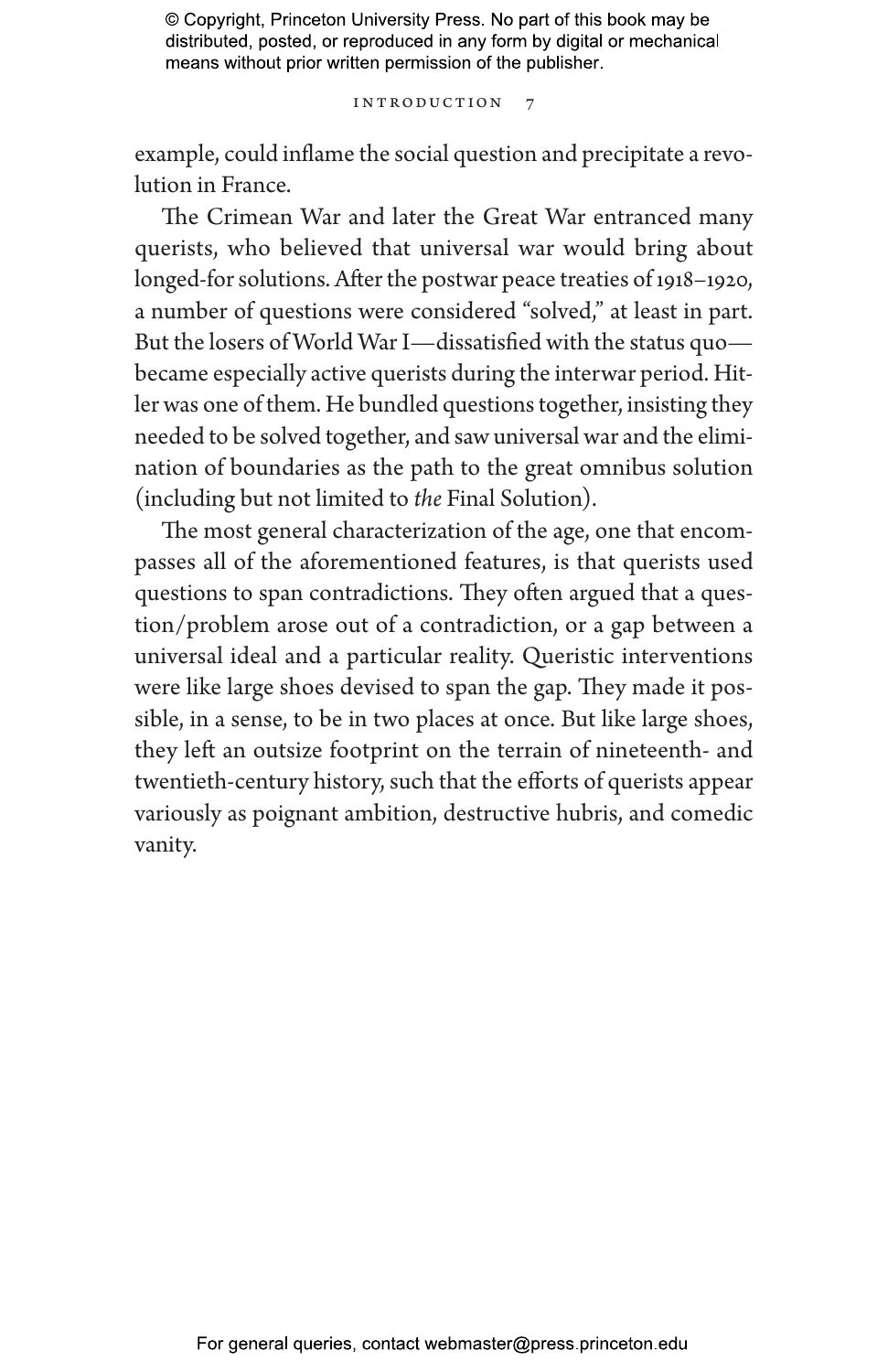#### index

Adickes, Erich, 204–205 Adriatic question, 106 Ágai, Adolf, 192 Alabama question, 106 Albanian question, 106, 127 Alembert, Jean le Rond d', 169 Alexander I, 47, 74, 259n30 Alexander II, 103 Algerian question, 3, 63, 80, 127, 188, 259n37 Alsace-Lorraine question, 94, 171 American question, 12, 36–38, 43, 49, 93, 183–184, 302n17 Améry, Jean, 119 Amicis, Edmondo de, 43–44, 82, 85, 86, 122–123, 197–198, 199; *Cuore*, 44, 243n40 Andrássy, Gyula, 150, 304n33 Andreyev, Leonid, 160–161 Angrick, Andrej, 133 anti-Semitism, 117–119, 124, 147, 154– 155, 160, 273n101, 281n173. *See also* Jewish question anti-slavery question. *See* slavery question Antonescu, Ion, 129, 130 apocalypticism, 4, 13 Aquinas, Thomas, 19 Arendt, Hannah, 207 Armenian question, 115–116, 187, 296n75 Asquith, Ivon, 80 *Athenian Mercury*, 28–29

Austin, Alfred, 164–165 Austrian question, 65, 93, 126 Austro-Hungarian question, 150–151 automatism, 35, 67, 90, 101, 116–117, 183, 202, 212 Bacon, Francis, 233n58 Bakunin, Mikhail, 120, 146, 288n72 Balkan question, 51, 61, 106, 108, 127, 151, 216 Banat question, 51, 127 Barber, Tony, 70 Basque question, 59, 115 Batchelor, George, 83, 114, 147, 151–152, 211 Bathurst, Henry, Earl, 42, 79 Battle of Navarino, 105 Baudelaire, Charles, 180 Bauer, Bruno, 12–13, 16, 72, 118 Bauer, Otto, 100 Baumgart, Winfried, 70 Becher, Ernst, 121, 207 Belgian question, 50, 75, 80, 104, 142, 185, 189, 285n35; Belgian Revolution, 3, 80 Belić, Aleksandar, 108, 271n61 Beregi, Ármin, 68 Berkeley, George, 28 Berlin, Isaiah, 89 Berlin Congress, 124, 151 Bernstein, Richard, 161 Berzeviczy, Albert, 59 Bessarabian question, 127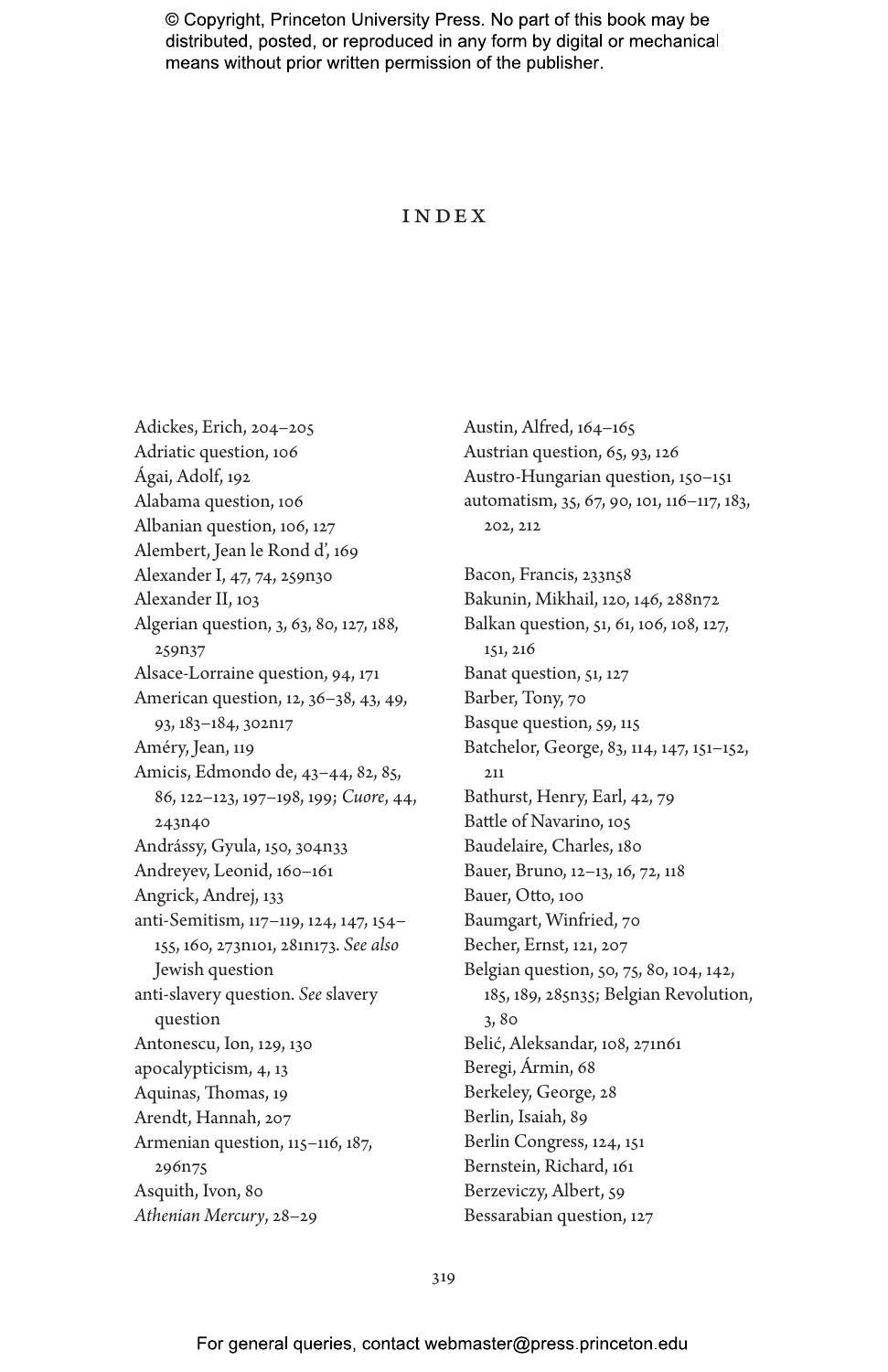320 index

Bibó, István, 116, 172 Biederlack, Josef, 82, 86, 198 Bierce, Ambrose, 166, 167, 197 Bierdermann, Karl, 86, 139, 194 Bill for Removal of Jewish Disabilities, 3, 80, 109–110, 155 Bíró, Lajos, 266 Bismarck, Otto von, 157 Blanc, Louis, 85 Blau, Lajos, 61 Bogdanovich, Angel Ivanovich, 262n77 Böhme, Jakob, 19 Boole, George, 169 borders and boundaries, 2, 6, 51, 59, 61, 63, 74, 124, 136, 146 Boyen, Hermann von, 289n12 Bozhilov, Dobri, 130 Brandeis, Louis, 123 Brassey, Thomas, 151 Breton question, 59–60, 115 Bridges, Noah, 20, 21 Briosne, Alfred, 210 *British Apollo*, 28, 29, 30–31 British East India Company, 38–39 Brougham, Henry, 72, 255n3 Brown, L. Carl, 17, 70, 292n23 Brown, Wendy, xiv Brun-Zejmis, Julia, 103 Bryant, William Cullen, 195 Budak, Mile, 133 Budge (pseud.), 143–144, 190–202 Bulgarian question, 129, 160, 174 bullion question, 10, 21, 23, 38, 39–41, 43, 84, 157, 193, 197, 203 bundling of questions,  $2, 6-7, 42, 75-$ 77, 90, 104–115, 140–142, 170, 214, 270n51, 278n146, 285n35; Hitler and, 7, 124–133, 214; Khrushchev and, 188; social question and, 138, 198 Burke, Edmund, 32, 37 Buxton, Noel, 144

Campbell, George, 143, 182 Canetti, Elias, 10, 133–134 Canning, George, 40 capitalism, 82, 137 Carnatic question, 36, 38–39, 43 cartel question, 65 Carlyle, Thomas, 77–78 Castlereagh, Robert Stewart, Viscount, 40, 47 Catalonian question, 71 catechisms, 8, 20, 25–27, 28, 52, 84, 157, 232n42 Catholic question, 36, 38, 43, 112, 159, 184–185, 213 Cavour, Camillo Benso, Count of, 78, 298n96 Central American question, 24 cesspool question, 196 Chaadayev, Pyotr, 102–103, 266n30 Chaisés, Adolf, 113, 140 Chapman, Maria Weston, 75–76 Chekhov, Anton, 174 Chernyshevsky, Nikolai, 89–90, 226n7, 263n78 Chinese question, 279n146 Clarendon, George Villiers, Earl of, 110–112 Clausewitz, Carl von, 104, 268n39 Collini, Stefan, 227n9 colonial question, 36–39, 62, 83, 127, 146, 149, 175–176, 188, 292n34 conceptual history (*Begriffsgeschichte*), 14, 228n17 Concert of Europe, 109, 109, 146, 212 Congress of Verona, 43 Congress of Vienna, 41, 43, 47, 65, 75, 79, 105, 109, 130, 140, 143, 155, 156, 212, 289n12 Conrad, Joseph, 146, 195, 214 contradictions between theories, 2, 7, 209, 211–212, 217–221 Cooper, James Fenimore, 194 corn question, 10, 21, 23, 38, 43, 232n48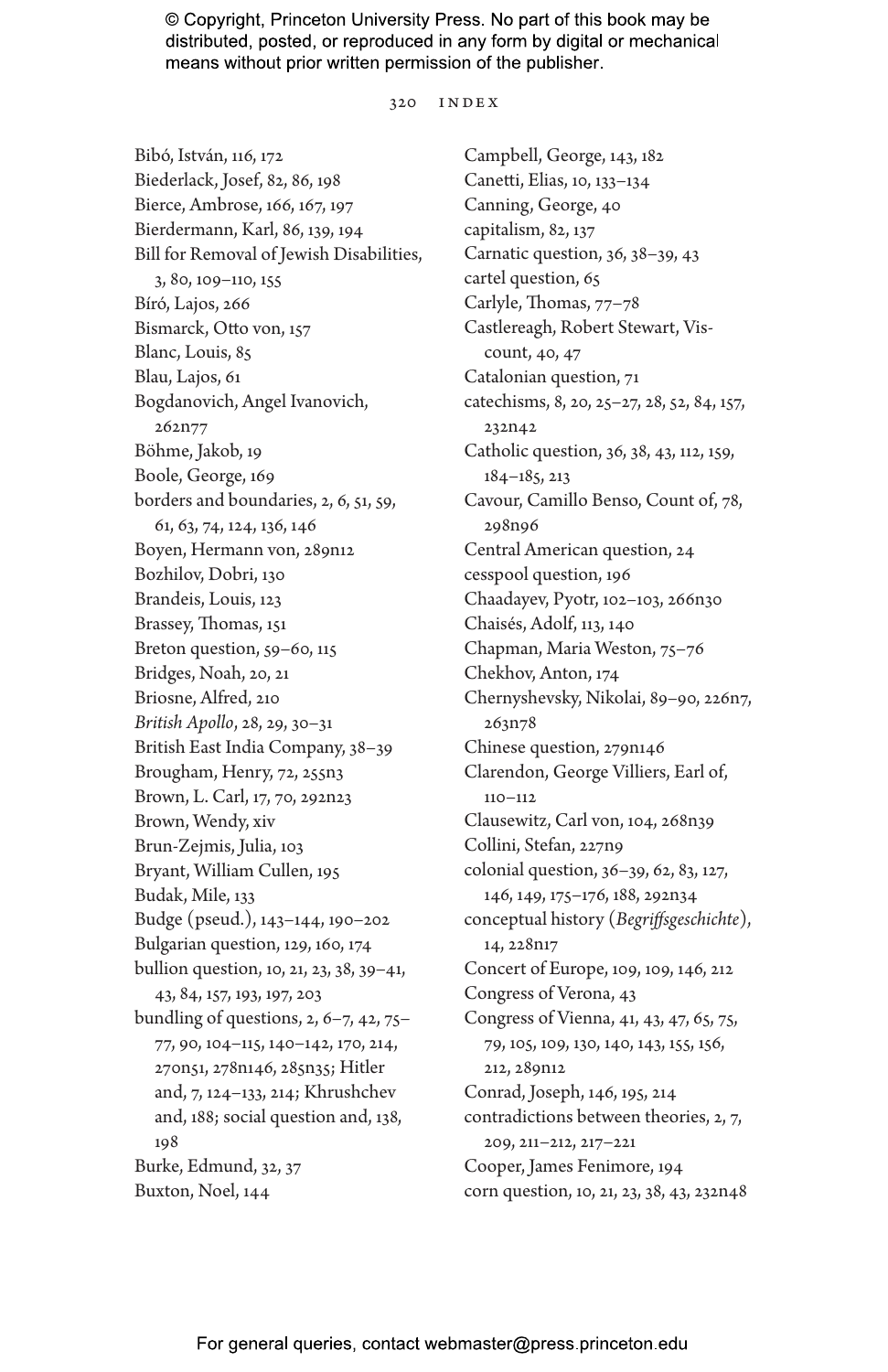index 321

cotton question, 73 Coudenhove-Kalergi, Richard, 136, 138, 146, 152, 157, 213, 215–217 Crimean War, 7, 48, 107, 110–111 Croatian question, 53, 94, 126–127, 275n123 Czartoryski, Adam, 82–83, 98, 107, 109, 112, 136, 145, 151, 209–211, 257n13, 266n32; Polish question and, 74–75, 102, 112, 257n12, 270n55 Czech question, 9, 44, 127, 128, 132 Czermak, Emmerich, 96 Czyński, Jan, 140 Dalmatian question, 127 Dampmartin, Anne-Henri Cabet, 139 Danilevsky, Nikolai, 103, 107, 149–150, 217–218 Danubian question, 55, 127, 218, 247n75 Danzig question, 126, 129 Davies, Norman, 18, 179 Defoe, Daniel, 27 dentist question, 73 Deringil, Selim, 178 Deschamps, Léon, 83 diplomacy, 41, 43, 45, 210; press and public opinion as, 47, 48, 172; reinvention of, 6, 74, 151 disarmament question, 188 Disraeli, Benjamin, 9, 109–110, 112, 160; *Tancred*, 47, 110, 166, 167, 172 Dmowski, Roman, 189 Dobrudja question, 127, 132 Dontsov, Dmytro, 69, 304n33, 306n42, 316n20 Dostoevsky, Fyodor, vii, 5, 9, 17, 161, 196, 202, 204, 213, 312n93. *See also* Eastern question: Dostoevsky on Douglass, Frederick, 9, 182 Dragomanov, Mikhail Petrovich, 13 Driault, Édouard, 145 Duane, William, 157 Dumons, François, 105, 147, 212–213

Ďurčanský, Ferdinand, 128

Eastern Crisis, 144, 190, 306n37 Eastern question, 6, 10, 11, 12, 13, 18, 49–50, 53–55, 76, 80, 92, 99, 103, 105–114, 116, 137, 139, 141–151, 169, 176, 182, 185–186, 212; definitions of, 4, 17, 70–71, 110, 112, 157, 158, 179, 208, 218; Dostoevsky on, 13, 96, 107–108, 112, 120, 142, 159, 166–167, 196, 213, 215–216, 270n59, 285n37; doubts about, 158–160, 162–167, 170–171, 174, 177–179, 192–193, 293n43, 296n81; Gladstone and, 48, 144, 164–165, 190; Marx on, 99, 111– 112, 150; origins of, 156, 260n42, 290n15, 291n23; Tocqueville on, 9, 81, 143, 159; Tolstoy on, 8–9, 177, 192, 196 East India question, 36, 38, 239n14 East-West dynamic, 105–115, 151, 169 education question, 83–88 Eggers, Friedrich, 195 emancipation, 2, 12, 72, 75–80, 92, 97, 117, 118, 123, 137, 154, 165, 172, 179, 255n5; arguments against, 93–94, 101–104, 146, 149 Engels, Friedrich, 99, 159, 200–201 English question, 71 Eötvös, József, 56–57, 68, 99, 201–202, 218–220, 317n42 European question, 41, 50, 78, 104, 136, 138, 140–144, 146, 166, 213, 216, 284nn21–22

Fadeev, Rostislav, 120, 274n105 Faluhelyi, Ferenc, 68 Farley, J. Lewis, 144 federalism, 135–136, 140, 144–151, 214–218 Fergusson, Robert Cutler, 284n21 Final Solution. *See under* solutions Finnish question, 129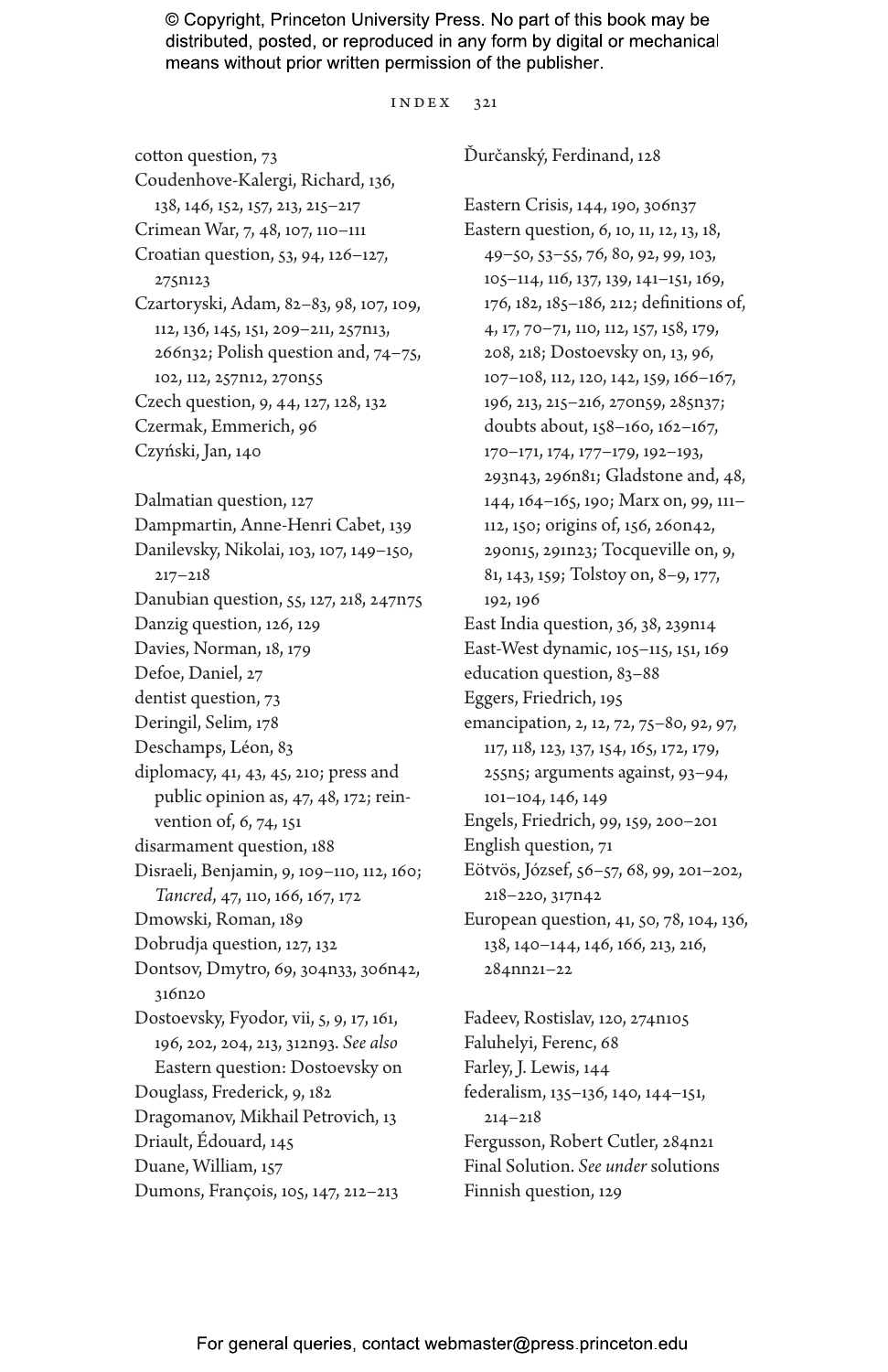322 index

first causes and "ruling ideas," 199–202, 219 fiscal question, 9 Fischer, Wolfram, 282n11 Fischer-Galaţi, Stephen, 132 Fleissig, Sándor, 61 Flemish question, 59, 115 Floericke, Kurt, 159–160 Fontane, Theodor, 195 Foucault, Michel, 14–15, 16, 33 France, 59, 73, 104, 111, 115; July Revolution in, 3, 80, 139; June rebellion in, 3, 80, 260n40, 304n28 Frantz, Constantin, 146–147 Freud, Sigmund, 9, 161 Fuller, Margaret, 72, 255n4 Gagern, Hans von, 289n12 Garašanin, Ilija, 149 Garriguet, Louis, 199, 206 Genov, Georgi, 215 George, Henry, 122 Gerando, Felix, 62 German question, 25, 54, 96, 99, 128, 129, 181 Giddy, Davies, 41, 157 Giesswein, Sándor, 202 Girardin, Émile de, 137, 181 Gladstone, William, 48, 77, 144, 164– 165, 190 Gluck, Mary, 273n101, 296n77 Godkin, Edwin, 17 Goebbels, Joseph, 126, 161, 280n168 Goethe, Johann Wolfgang von, 35, 67– 68, 200 Goncharov, Ivan, 158 Gorchakov, Aleksandr Mikhailovich, 143 Grabowsky, Adolf, 116, 218 Great Britain: "question" formulation and, 2, 3, 27–33, 36–43 Great Reform Act, 80 Great War, 6–7, 59, 69, 92, 100, 116, 187

Greek question, 75, 76, 104, 127; War of Independence, 3, 80–81, 105, 113, 260n42 Griffin, John Griffin, 37–38, 183 Griffparzer, Franz, 186 Guattari, Félix, 94 Guizot, François, 263n89, 270n57 Gypsy question, 71, 254n168 Hamlet question, 5, 24, 96, 105 Hammacher, Emil, 97–99, 136, 265n9 Hawkins, William, 273n102 Hegel, Georg Wilhelm Friedrich, 55, 81, 200, 203, 263n84 Heidegger, Martin, 10 Heine, Heinrich, 88–89, 162, 195 Heinzen, Karl, 166 Herbst, Leopold, 168 Herder, Johann Gottfried, 200 Herzl, Theodor, 13, 100, 137–138, 157, 182, 213, 216, 276n124 Hilferding, Alexander, 63 Himmler, Heinrich, 125 Hitchens, Christopher, 116, 117 Hitler, Adolf, 78, 94, 214–215, 218, 220, 301n6, 317n41; Jewish question and, 124–26, 131–133, 138, 216, 280n168; question bundling and, 7, 124–133, 214, 280n167 Hobson, J. A., 87–88, 91, 206–207, 314n124 Horthy, Miklós, 130 Howarth, Patrick, 241n31 Hugo, Victor, 9, 83, 85, 195–196, 311n86 Hungarian question, 2, 12, 51–68, 115, 128, 132, 140, 148, 176, 184, 219 Huskisson, William, 39–40 Inagaki, Maniro, 196 Indochina question, 127, 188 international question, 141, 146–147 Irish question, 36, 58, 59, 63, 79, 93, 99– 100, 113, 116, 187, 271n77; Irish land

question, 122, 275n118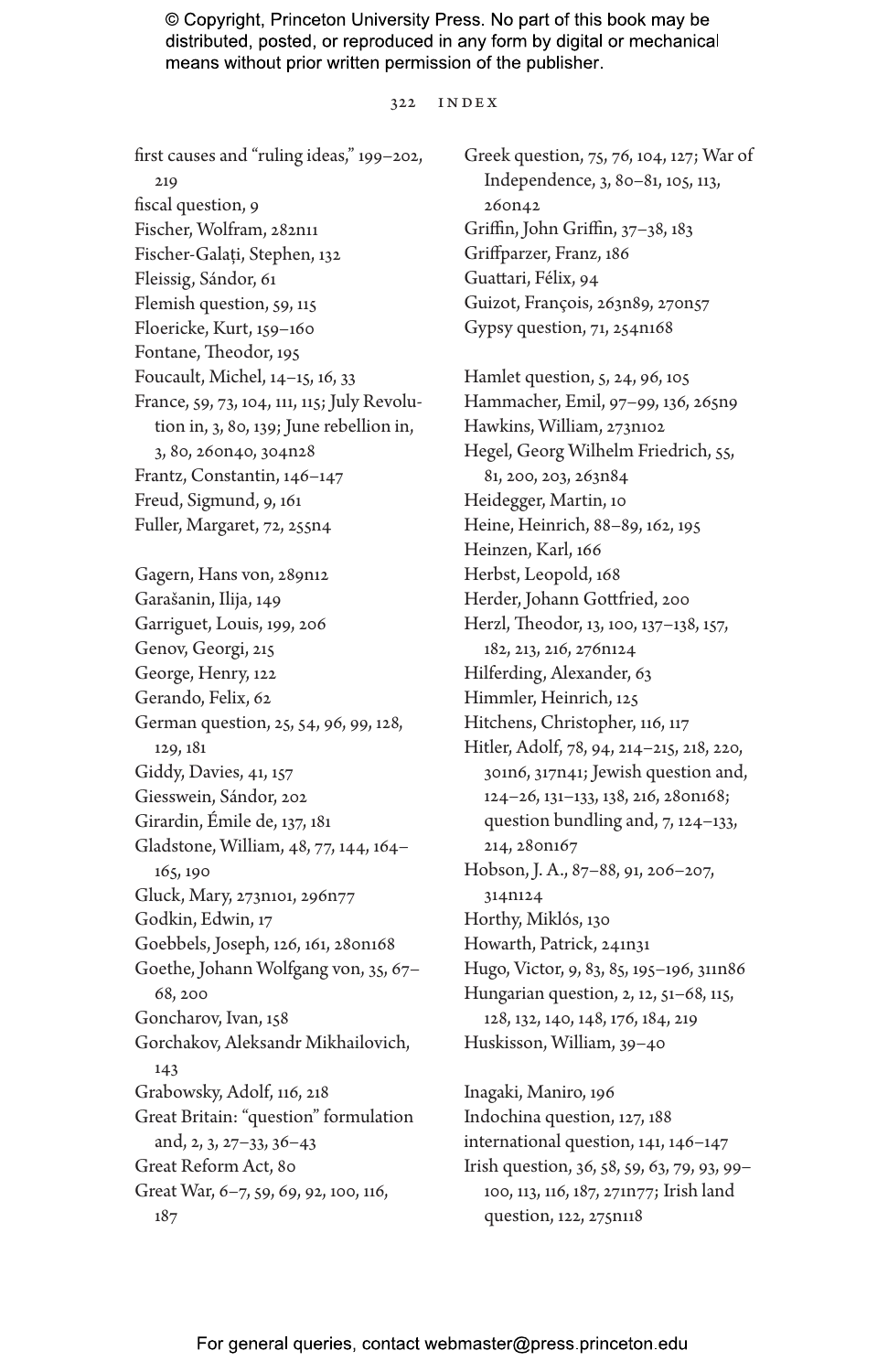#### index 323

Italian question, 76, 78, 120–121, 141, 142, 298n96

Jacobin question, 41 Jacobs, Joseph, 176 Jacobson, Howard, 161 Jamieson, George, 83 Jászi, Oszkár, 58, 59, 101 Jelavich, Charles and Barbara, 17 Jewish question, 3, 9, 18, 32, 45, 51, 58, 63, 94–95, 96, 116–119, 123–124, 136– 138, 160–162, 172, 176, 296n77; Bauer on, 12–13, 16, 72, 91, 118; Disraeli and, 109–110; in Great Britain, 3, 48, 80, 109–110, 155; Herzl on, 100, 137– 138, 182, 213, 216, 276n124; Hitler and, 124–26, 131–133, 138, 216, 280n168; Holocaust and, 119, 217; in Hungary, 60–62, 68, 91–92, 116–118, 303n22; Marx on, 13, 90–91, 118, 136– 137, 138, 161, 165; Merezhovsky on, 274n110; origins of, 10–11, 117, 154– 155, 289n4; public opinion on, 174– 175; Toury on, 117–118; utopian solution to, 192 Joó, Tibor, 172 Jovanović, Vladimir, 76

Kállay, Benjamin von, 149 Kállay, Miklós, 131 Kansas question, 106, 159, 227n9, 267n34 Kant, Immanuel, 14–15, 97, 169, 274n113, 297n88 Kászonyi, Franz, 67 Katinszky, Gyula, 60 Kazasov, Dimo, 281n173 Keitel, Wilhelm, 131 Kemâl, Namık, 162–163 Ketteler, Wilhelm Emmanuel von, 44–45, 60, 153–154 Keyserling, Eduard von, 174 Khrushchev, Nikita, 188, 308n51 King, David Bennett, 99

Kmoskó, Mihály, 123 Korean question, 188 Koselleck, Reinhart, 14, 118, 228n17, 260n43 Kossuth, Lajos, 53–54, 56, 146 Krasiński, Walerian, 48 Kraus, Karl, 218 Kurdish question, xv, 71 Kvaternik, Eugen, 156 labor question. *See* worker question Lamarque, Maximilien, 260n40, 304n28 "Lament for Romance,  $A$ " (W. P.),  $113-$ 114, 162 Lampe, Frančišek, vii Lang, John Dunmore, 292n34, 309n58 Laudyn, Stephanie, 123 Laveleye, Émile de, 58 Layard, Austen Henry, 99, 107 Leibniz, Gottfried Wilhelm, 20–21,  $2.2.$ Lemayer, Karl, 173 Lenin, Vladimir, 69, 89, 226n7 Le Play, Pierre Guillaume Frédéric, 200 Lhéritier, Michel, 145 lighting question, 58, 73, 249n98 literary questions, 24–25, 73, 120 Lithuanian question, 127 Lorković, Mladen, 127 Lueger, Karl, 190 Lukács, György, 66, 90–91, 98, 100– 101, 117, 133, 209 Lukács, Móric, 64 Luther, Martin, 25, 232n42 Luxemburg, Rosa, 70 Macedonian question, 49–50, 51, 62, 92, 103–104, 115–116, 127, 131–132, 144–145, 182, 188 Macfie, Robert, 309n58

MacKenna, Theobald, 34, 159, 237n89 maid question, 100, 265n17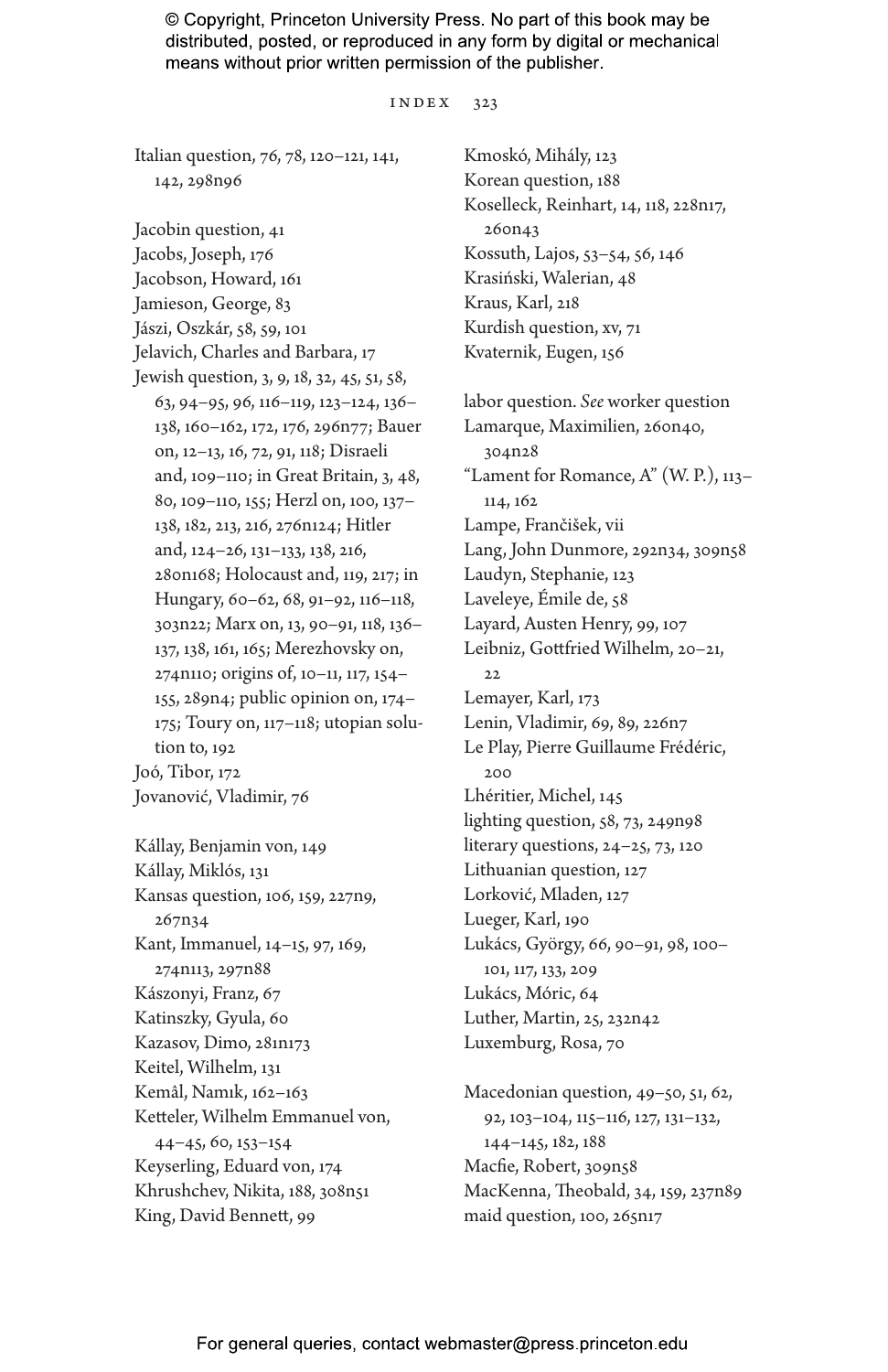324 index

Malthus, Thomas Robert, 21, 23, 41, 85, 157, 197, 198, 203 Mandel, Ernest, 217 Mandl, Leopold, 150 Mann, Heinrich, 98 Mann, Thomas, 97, 98–99 Marchlewski, Julian, 165–166 Marcy, William L., 24 Marggraff, Hermann, 112, 114 maritime question, 41, 183 Marriott, J. A. R., 156 Martínez de la Rosa, Francisco de, 43 Marx, Karl, 9, 99, 116, 157, 200–201; on Eastern question, 99, 111–112, 150; on Jewish question, 13, 90–91, 118, 136–137, 138, 161, 165; on Polish question, 16–17 Masaryk, Tomáš, 9, 44, 160, 199, 205–206 May, Karl, 116, 158 Mazzini, Giuseppe, 120–121, 188, 298n96 McGowan, Raymond, 17, 84, 86–87 mechanistic vs. organic politics, 106, 219 Meding, Oskar, 208 Mediterranean question, 127 Medjumurje (Međimurje) question. *See* Muraköz question Mehmet Ali, 3, 143, 260n42 Melbourne, William Lamb, Viscount, 110, 172 Merezhovsky, Dmitry, 274n110 Mészáros, Béla, 171 Metternich, Klemens von, 41, 65, 143, 241n29, 301n6 Mexican question, 76, 142 Mickiewicz, Adam, 48, 72, 105–106, 107, 196, 214, 311n87 migrant question, 71 Mill, John Stuart, 77–78 Milner, Jean-Claude, 230n29 minority question, 59, 68 Mississippi question, 38, 157, 240n24

Molnár, Erik, 118 Molotov, Vyacheslav, 129, 214 Montalembert, Charles de, 76, 285n35 Montesquieu, Charles-Louis de Secondat, 27–28 Morley, John, 162 Morson, Gary Saul, 312n93 Müller, Gustav, 82 Munich Agreement, 128–129 Münster, Ernst von, 258n30, 289n12 Muraköz (Medjumurje, Međimurje) question, 54–55, 127 Muschanov, Nikola, 281n173 Musil, Robert, 177, 208, 220

Napoleon I, 272n79 Napoleon III, 120, 163, 208 nationality question, 2, 12, 13, 45–69, 97, 99, 100–101, 160, 164, 176–177, 183, 201–202, 219, 250n118 Nault, Jean-Paul-Bernard, 194 Nazism, 94–95, 97, 124–133, 187, 214– 215, 276n130. *See also* Hitler, Adolf Neapolitan question, 41 Negro question, 75, 77–78, 93. *See also* slavery question Neményi, Imre, 265n17 Nicholas I, 102, 109 Nodier, Charles, 203 North African question, 127 Novaković, Stojan, 149

ontological questions, 90–91, 117 Osmańczyk, Edmund Jan, 179 "ostrich policy," 189 Ottoman Empire, 3, 4, 70–71, 103, 111, 114, 116, 143, 148, 156, 178–179 Oude question, 36, 38–39 Ouvrier, Jean, 157 oyster question, 10, 73, 195, 198

*Palladium*, 29, 32 Palmerston, John Henry Temple, Viscount, 148, 163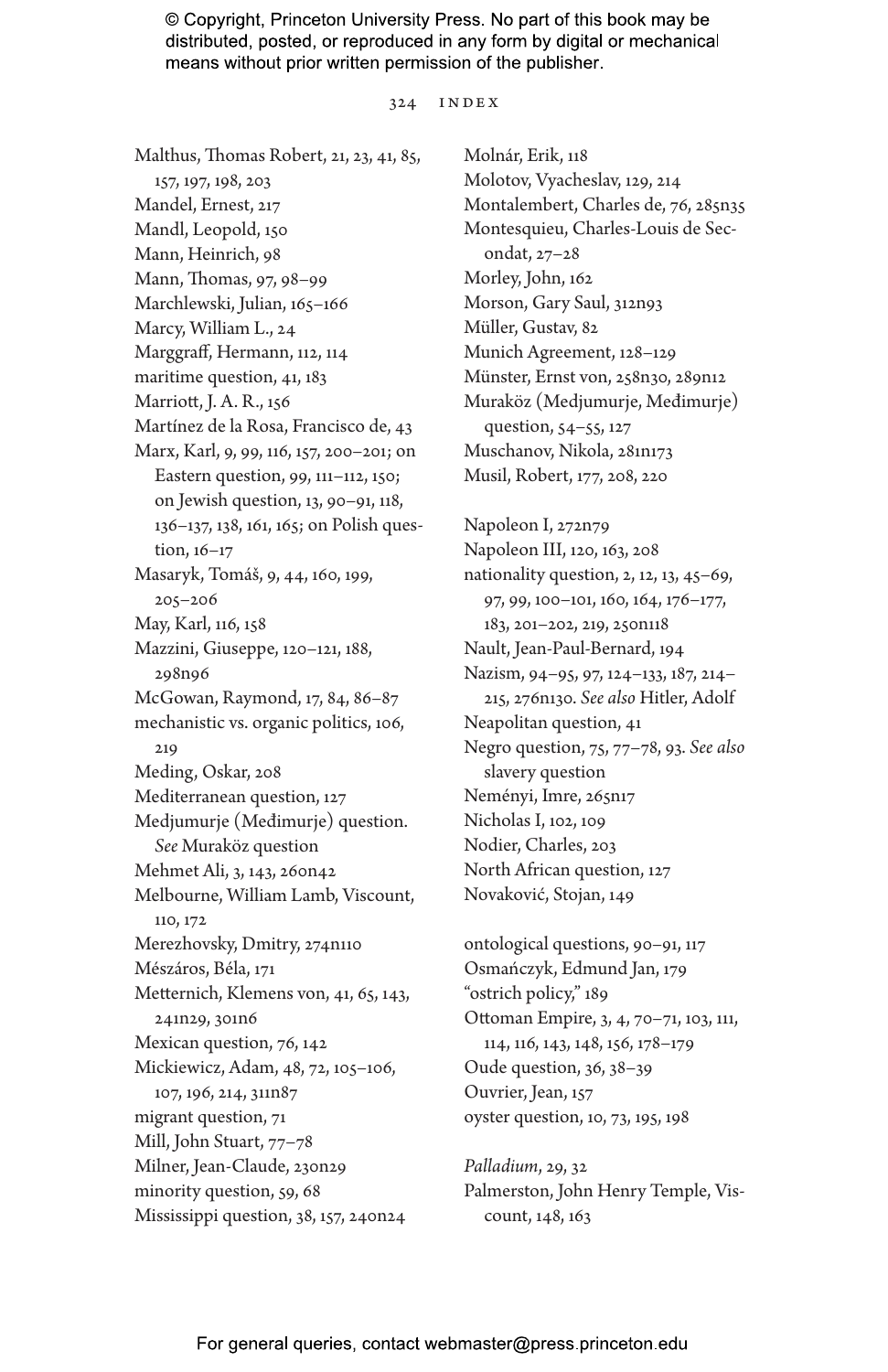index 325

Párdány, Miklós, 59–60, 115 Paret, Peter, 268n39 Pascal, Blaise, 169 Pavelić, Ante, 126–127, 275n123 pedagogy. *See* education question periodicity, 12, 78, 121–122, 185–190, 198, 203, 207 Peshev, Dimitar, 188 Pestel, Pavel, 266n32 Pim, Bedford, 162 Pinsker, Leon, 160 Pitt, William, 32 Pitzipios, Jakobos Giorgios, 148 Plato, 122 Poeschel, Hans, 176 Polish question, 4, 6, 11, 12, 34, 41, 47– 51, 58–59, 72, 74–77, 78, 92, 94, 102– 105, 107–109, 113, 123, 128, 129, 139, 145, 150–151, 159, 185, 210, 228n14, 244n49; Chaadayev on, 102–103; Conrad and, 146, 195, 214; Czartoryski and, 74–75, 102, 112, 257n12, 270n55; European question and, 50, 104, 140–141, 268n41; Hilferding on, 63; historiography and, 13–14, 18, 179, 306n38; irregular interest in, 165–166, 186–187, 188–189, 210, 308n53; January Uprising and, 49, 74, 76, 187, 188–189, 209–210; jokes about, 161, 163, 167–168; literary responses to, 105–106, 195, 196, 269n46; Marx on, 16–17; Mickiewicz and, 48, 72, 105–106, 196, 311n87; November Uprising and, 3, 47, 74, 80, 102, 105–106, 108–109, 145, 156, 157, 185, 187, 209, 268n39; origins of, 79–80, 102, 105, 155–157, 192, 259n36, 289n12, 290n13, 316n17; Pushkin on, 24, 193, 310n73 Pop, Ştefan Cicio, 59 Popović, Miloš, 176 population question, 21, 23 Potočnjak, Franko, 116 Pownall, Thomas, 37, 183

progressivism, 2, 4, 72–95, 97, 100, 117, 264n3 Prokesch, Anton, 166 Proust, Marcel, 293n43 Provence question, 58 public opinion, 39, 42, 45, 46–49, 55, 84, 142, 172, 210–211, 239n16 public sphere: defined by Habermas, 242n36; domestic, 32, 40, 43, 242n36; international, 3, 43–45, 46– 50, 185, 211, 243n42; publicistic diffusion of, 44, 60–61, 172–175, 243n43 Pulszky, Ágost, 64–65 Pulszky, Ferencz, 55–56, 57, 219 Pushkin, Alexander, 24, 193, 310n73 Putin, Vladimir, xv, 69 Puttkamer, Karl, 285n31

Quataert, Donald, 17

"question" formulation (querism), 1–7, 8–12, 116, 189, 227n9, 229n22, 230n26; "accursed"/"damned" questions, 10, 88–90, 99, 226n7; bibliographies on, 61, 176; cathartic utopianism and, 190–192; etymology of, 15–17, 19, 23–24, 25, 134; farcical, hyberbolic, and dismissive responses to, 2, 154, 157–179, 180– 181, 304n29, 304n33; fictional nature of, 5, 167, 175, 193–195; format of, 170, 172, 184–185, 190–192; historiography and, 17–18, 154; internationalization of, 43–50, 106, 119, 122–124, 138; jokes about, 52, 161, 163, 167, 168; moralizing tone of, 73, 83, 105; origins of, 2, 3, 18–34, 38, 52, 73, 79–81, 154–157; power and, 133–134; scientization of, 167, 168–170; solution assumption in, 4, 5–6, 12–13, 20–21, 91, 118, 136, 157, 169–170, 190, 218; universalization in, 137–138; vehicles for, 185–186, 193–196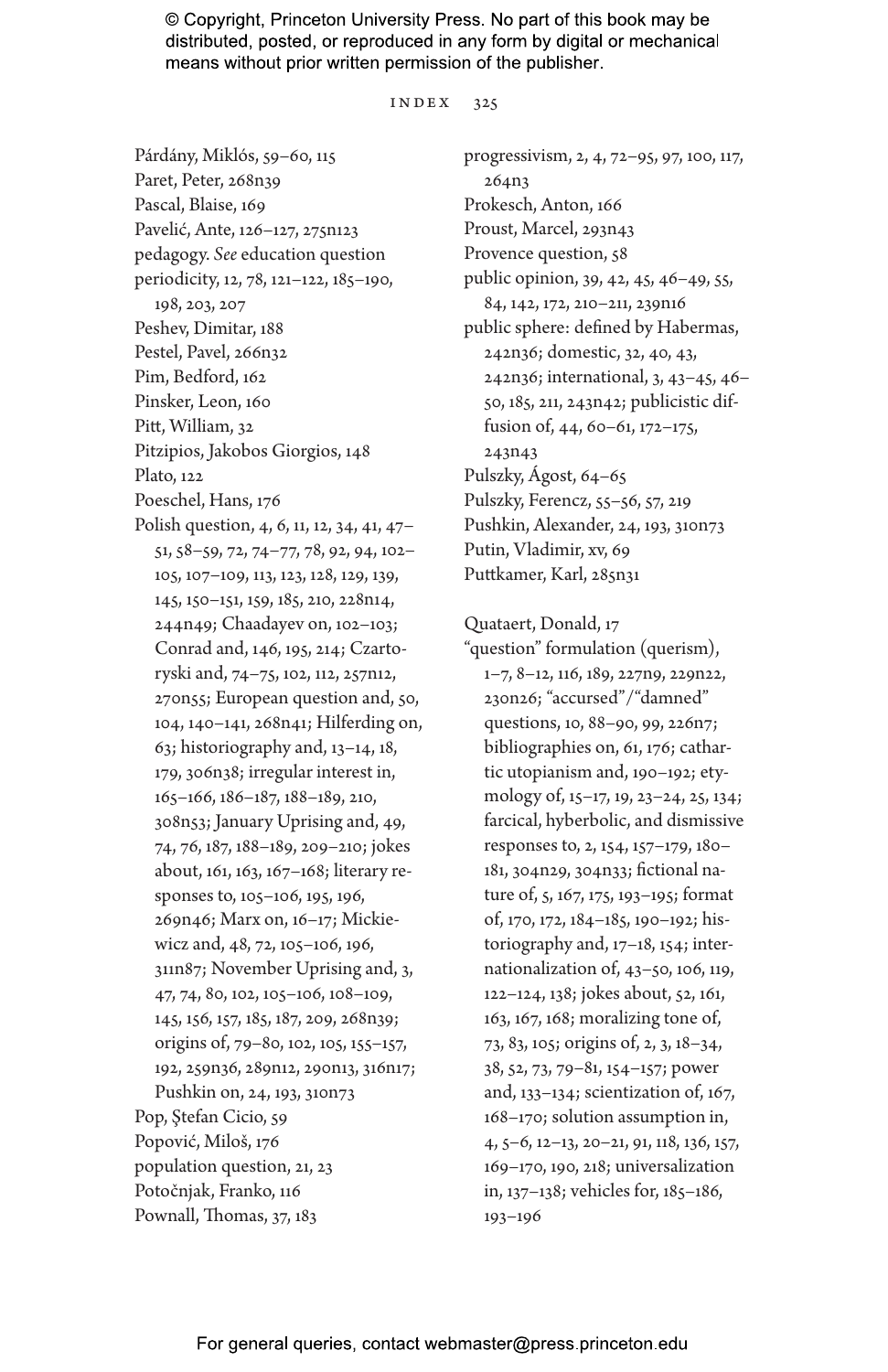326 index

Rabener, Friedrich, 163, 167 Rákosi, Jenő, 63 Ranke, Leopold von, 113, 143, 271n74 Rasch, Gustav, 149 Razumovsky, Andrey, 41 Regnault, Elias, 135–136, 140, 147 Reich, Emil, 181 Retinger, Józef, 195 Réz, Mihály, 100–101, 171 Ribbentrop, Joachim von, 129, 215 Roman Catholic Relief Act, 80 Romanian question, 127, 141, 280n166 Rőnyi, Sándor, vii Rousseau, Jean-Jacques, 83 Russell, John, 110, 172, 186 Russell, William, 186, 285n35 Russia, 4, 10, 11, 51, 73, 89–90, 102–103, 110–111, 132, 149–150, 156, 171, 173, 186, 217–218; "accursed questions" in, 89, 99; Hungary and, 55; Poland and, 3, 46, 49–50, 63, 74, 79, 80, 102, 103, 107, 109, 145, 187, 209–210; Ukraine and, 69–70, 71. *See also* Soviet Union Rusyn question, 127 Ruthenian question, 51, 59, 128 Ryan, John A., 17, 84, 86–87 Saar question, 126, 277n138

Saint-Firmin, Lucien de, 267n38 Saint-Simon, Henri de, 203 Salisbury, Robert Cecil, Marquess of, 163, 246n69 Sand, George, 9, 194 Sartre, Jean-Paul, 161 Sawaskiewicz, Leopold Leon, 48, 105 Saxon question, 41 Scheel, Hans von, 81–82, 86, 198 Scherr, Johannes, 163, 167 Schlauch, Lőrinc, 67 Schleswig-Holstein question, 76, 141, 142 Schlett, István, 64, 66 Schmitt, Carl, 217

Scott, Walter, 13, 120, 274n105 Sebők, Imre, 62–63 Serbian question, 133, 149 Serbo-Croatian question, 141 sewer question, 65, 304n33 Seymour, G. Hamilton, 110–111 Shishkov, Petar, 132 Sicilian question, 41 Sinclair, John, 39–40 Singer, Isidore, 174–175 slavery question, 9, 11, 32–33, 42, 44, 72, 75–78, 79, 93, 106, 182, 184, 259n33, 269n48; literary responses to, 195, 311n81 Slovak question, 94, 128 socialism, 64, 86 social question, 6, 7, 8, 11, 12, 17, 43– 44, 51, 58, 81–94, 97, 113, 121, 123, 125, 138, 146, 151–152, 160, 166, 202; biological metaphors for, 121–122, 169, 203, 206; Hitler on, 78; Hobson on, 87–88, 91, 206–207, 314n124; in Hungary, 192; literary responses to, 9, 194–196, 208, 220; nationalization of, 63–65, 251n125; origins of, 81–82, 199; philosophy and, 204–206; trajectory of, 197– 199, 203; typologies of, 138–139, 282n12, 283n16 solutions: final, 4, 5, 116, 119–122, 172, 230n29; Final Solution (Nazi plan), 2, 7, 94–95, 119, 124, 131, 132–133, 154, 230n29, 281n168; indefinite to definite trajectory of, 141; loss of faith in, 5, 98–101, 120, 169–172, 176; mathematical models for, 4, 120, 141, 167, 169; omnibus, 6–7, 107–108, 170, 214, 217; victory claims for, 92– 94, 124–125, 190–192, 208, 263nn89–91 Somaliland question, 127 Son of the East, A (pseud.), 108, 141 Sorel, Albert, 141

South African question, 62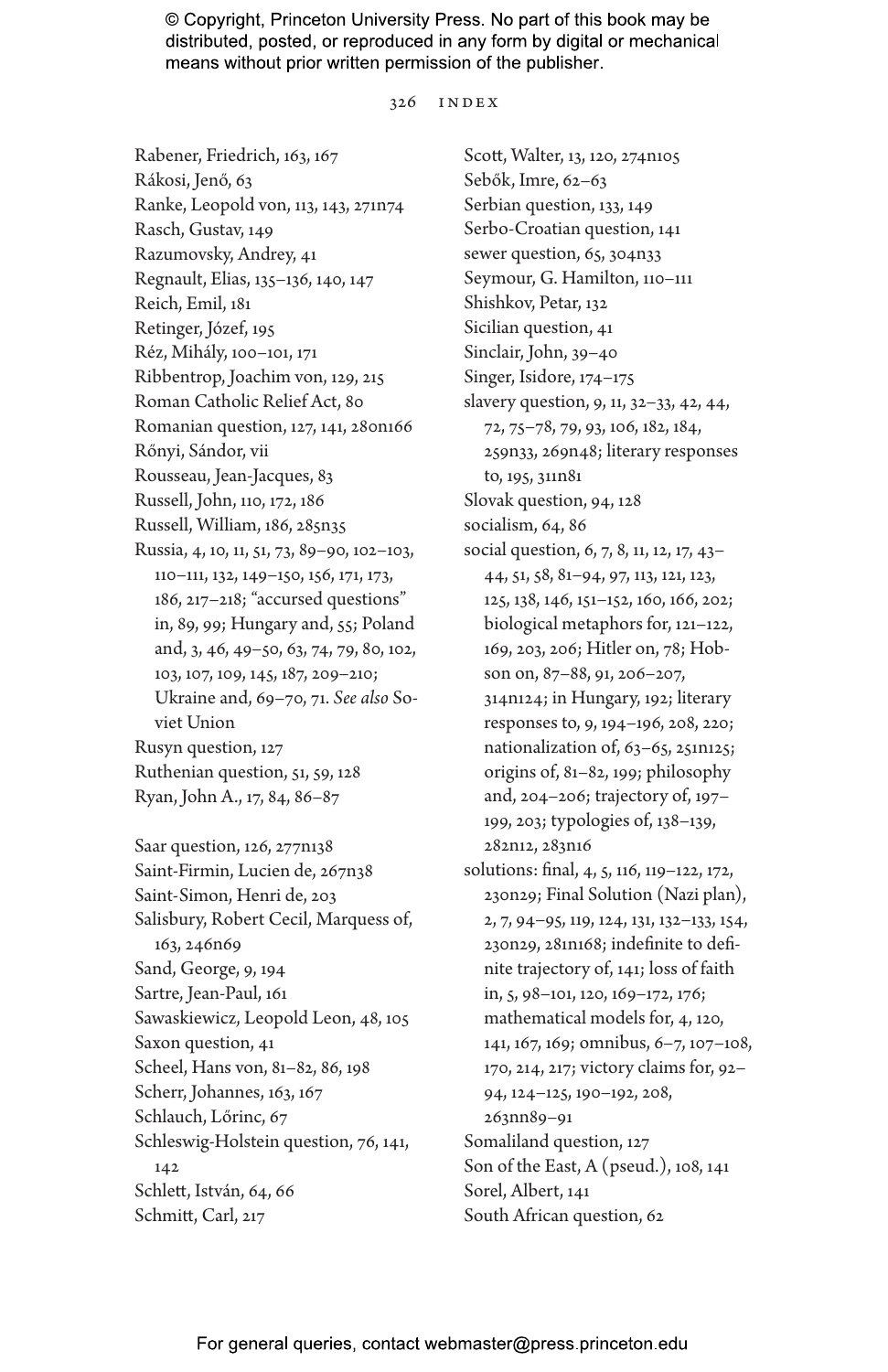index 327

South American question, 36, 41, 43, 50, 79 Southey, Robert, 21, 85, 197 Soviet Union, 92, 101, 116, 130–131, 171 Spanish-American question. *See* South American question Spazier, Richard Otto, 290n13 Spengler, Oswald, vii, 100, 157, 274n113 status quo opposition, 7, 78, 92, 109, 145, 189, 206–208 Stein, Ludwig, 82, 122, 204–205 Steiner, Rudolf, 121–122, 166, 282n12 Stratford de Redcliffe, Stratford Canning, Viscount, 166, 186, 295n62 Strommer, Viktorin, 171 Sudeten-German question, 126, 128 sugar question, 9, 10, 73, 100, 120 Sumner, Charles, 159, 267n34 Surányi, János, 62, 123 Suschka, Richard, 100 Suttner, Bertha von, 108 Swinburne, Algernon Charles, 197 Szabolcsi, Lajos, 118 Szálasi, Ferenc, 215 Széchényi, István, 53 Szécsen, Anton, 56–58, 106, 219–220 Sziklay, László, 60 Szini, Károly, 67, 148, 180 Szombathelyi, Ferenc, 281n176 Szombatsági (Vertán Endre), 57–58, 61–62, 66, 164, 207 Szterényi, József, 65 Sztójay, Döme, 130–131

Tangl, Ference, 91–92 Temple, George Nugent-Temple-Grenville, Lord, 37 Teschen, 127 Thiers, Adolphe, 85 Thomas, P. D. G., 36 Thracian question, 127, 132 Thull, Leopold, 160 timeliness and urgency, 5, 23, 38, 39– 40, 83, 181–183, 197–199, 203, 212–214

Tiso, Štefan, 132 Tocqueville, Alexis de, 9, 81, 143, 159 Tolstoy, Leo, 84, 89, 158, 165, 204, 226n7; on Eastern question, 8–9, 177, 192, 196 Törs, Kálmán, 64 Tourville, Henri de, 84, 200, 202, 216 Toury, Jacob, 117–118, 154–155 Toynbee, Arnold, 114–115, 167, 177, 178 Transylvanian question, 51, 94, 127, 128, 130–131, 184, 227n11 Treaty of Trianon, 59, 184, 316n27 Treaty of Versailles, 125, 127 Treitschke, Heinrich von, 160 Trescot, William Henry, 186 Trotsky, Leon, 69, 146, 150–151, 216 tuberculosis question, 10, 65, 73, 100 Tuncer, Hüner, 71, 179 Turkish question, 107; Straits question, 127 Turkey, 17, 70–71, 92

Ukrainian question, xv, 69–70, 71, 94, 115–116, 127, 128, 160, 165, 187; Dontsov on, 69, 304n33, 306n42, 316n20 Ullein-Reviczky, Antal, 127 Ungár, Gusztáv Ádolf, 54, 140–141, 284n26 Ungváry, Krisztián, 133 universalism, 137–138, 205 "universal war," 2, 6–7, 10, 106–107, 119, 129, 131, 211, 217

Veridicus (pseud.), 62

Watson, Richard, 38 Werkmeister, Karl, 128 Werth, Henrik, 133, 281n176 Western question, 114–115, 167, 272n83 West India Question, 34, 42, 79 Weydmann, Leonhard, 77, 94, 206 William of Ockham, 19 Wilson, Woodrow, 163, 266n18